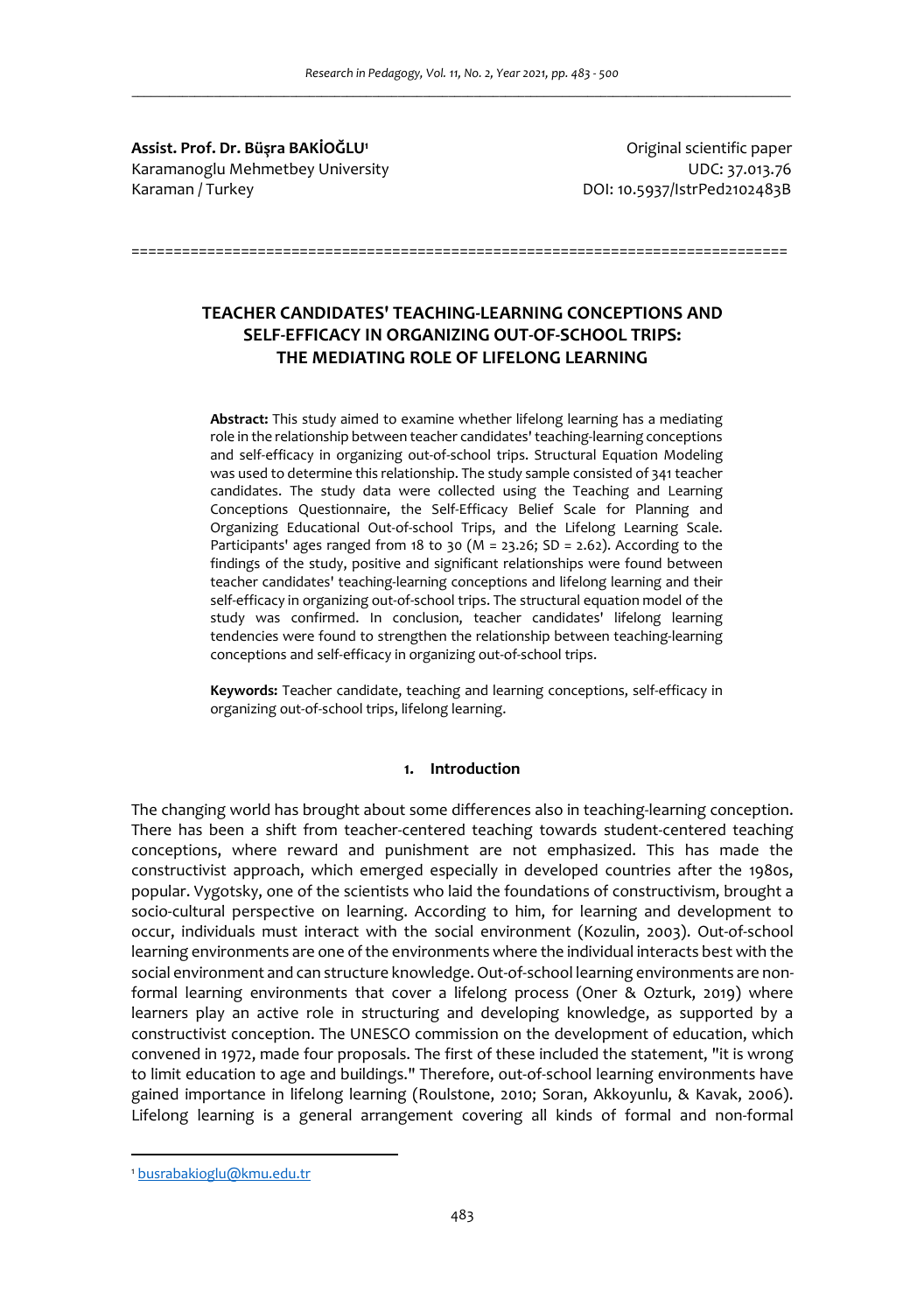educational activities, aiming to restructure the existing education system and to improve education other than formal education (Gulec, Celik & Demirhan, 2012). Teachers are the individuals who will make this arrangement. When teachers have lifelong learning competencies, this means that they can achieve social change effectively (Yildirim, 2015). Fenwick (2001) mentions two important and prominent trends in teacher education. The first includes expanding the professional development process of teacher candidates with the concept of lifelong learning, and the other aims to make individual teaching abilities comprehensive with practices performed in society. In this context, Chapman et al. (2003) emphasize the necessity of developing teacher candidates' competencies for applying the lifelong learning and constructivist approach in education to become a lifelong learning society. Saisana and Cartwright (2007) expressed the building blocks of lifelong learning in four sections: learning to know, learning to do, learning to live together, and learning to exist. These building blocks are about learning to know and learning to do. One of the roles of higher education institutions in lifelong learning is to provide professional development opportunities (Dinevski & Dinevski, 2004; Kivrak, 2007). It is thought that having self-efficacy in teaching in out-of-school learning environments is related to professional development. Moreover, in the Faure report published by UNESCO in 1972, lifelong learning was described as in the following statement: "Teaching should adapt to self-learning, contrary to the understanding of traditional education." For this reason, it is thought that the learning-teaching understanding of the individual is related to lifelong learning. Therefore, this study aims to examine whether lifelong learning has a mediating role in the relationship between teacher candidates' teaching-learning conceptions and self-efficacy trips out of school.

## **1.1. Teaching-Learning Conceptions**

Teaching-learning conceptions involve individuals' conceptions of what constitutes effective teaching-learning and how these affect students' learning processes (Brownlee, Purdie & Boulton-Lewis, 2001). Teaching-learning conceptions are discussed under two headings: traditional-teacher-centered and constructivist-student-centered (Aypay 2011; Brooks & Brooks, 1999; Chan & Elliott, 2004; Teo, Chai, Hung, & Lee, 2008). In the traditional conception, a teacher-centered approach dominates, students are passive, extrinsic motivation is needed, memorization is the primary practice of learning, and knowledge is taken from the outside world as a whole independent of the learner (Bas & Beyhan, 2013; Ozden, 2014; Skinner, 1953; Yurdakul, 2015). In the constructivist approach, on the other hand, a student-centered approach is dominant, students are active, collaborative learning is actively applied, and learners make sense of their knowledge and experience and actively participate in the construction and development of knowledge (Cheng, Chan, Tang, & Cheng, 2009). The teaching-learning conceptions of teachers play an effective role in their educational behaviors, practices, and strategies to be used (Abdelraheem 2004; Aydin, 2010; Richardson, 1996). In other words, teachers' beliefs and conceptions have an important effect on the success of the implementation of educational reforms (Aydin, 2010; Karhan, 2007; Khader, 2012; Stipek, Givvin, Salmon, & Macgyvers, 2001). Accordingly, it is thought that it is important to know the teachinglearning conceptions of teacher candidates and to reveal whether they are correlated with some variables. There are some studies in the literature revealing the relationship between teaching-learning conceptions and self-efficacy (Yener &Yılmaz, 2017; Sacici, 2013). These studies have found a positive and significant relationship between perceived self-efficacy and teaching-learning conceptions. Bas (2014) argued that teachers' teaching-learning conceptions differed significantly by gender, professional seniority, and educational status. In addition, epistemological beliefs were also found effective in predicting teaching-learning conceptions (Akyildiz, 2014; Aypay, 2011; Bikmaz, 2017; Karhan, 2007). These findings in the literature showed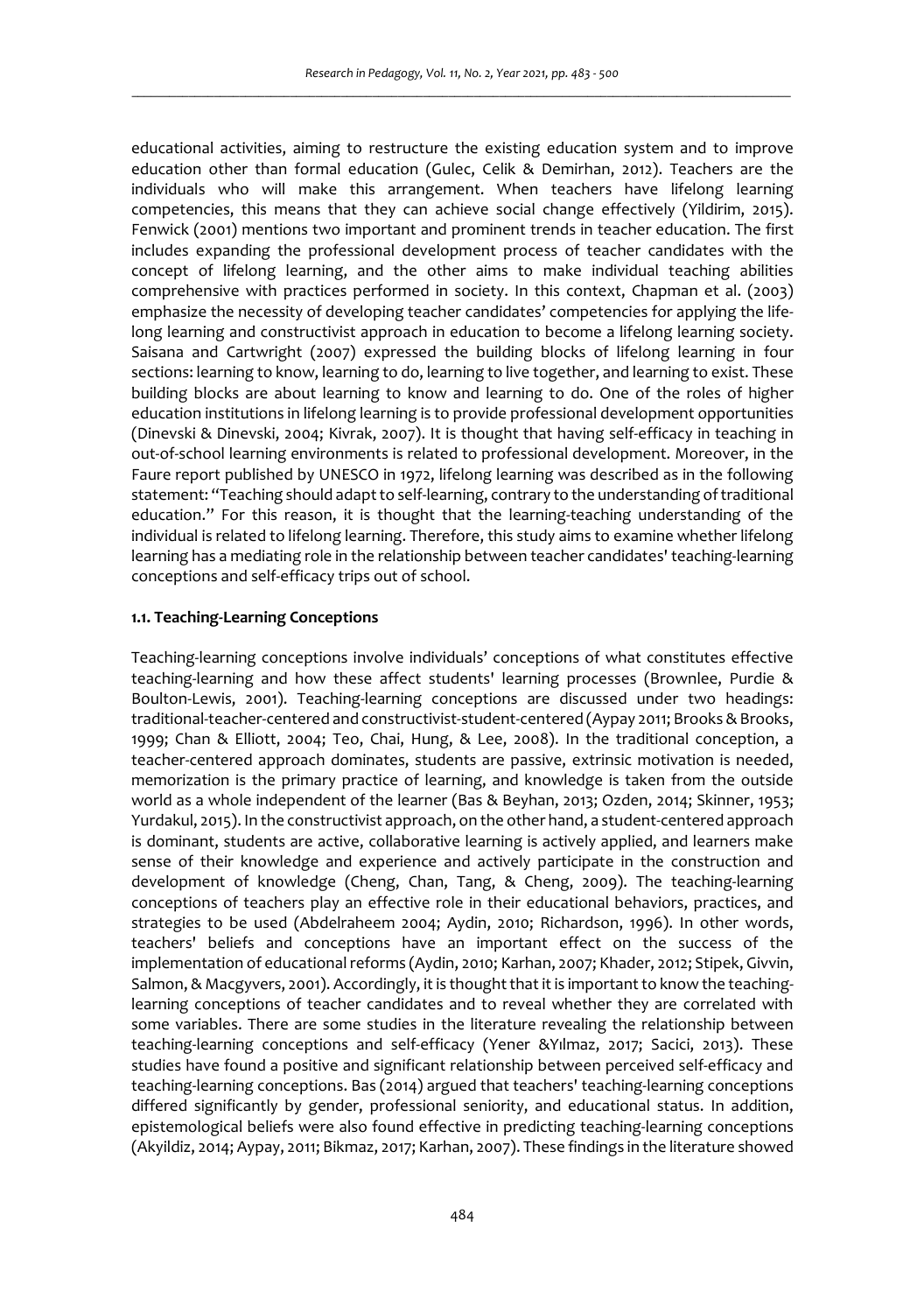that variables affecting the teaching-learning conception were general self-efficacy, individual innovativeness, seniority and gender, and epistemological beliefs.

## **1.2. Self-Efficacy in Organizing Out-of-SchoolTrips**

Today, teaching and learning are carried out not only within the school walls but also out of school in a planned manner. Out-of-school learning environments include both "real out-ofschool learning environments", such as museums, science centers, industrial institutions and organizations, zoos, planetariums, or nature camps and "digital/virtual out-of-school learning environments", such as social media, web with educational content, web 2.0 tools, etc (Karademir, 2018). Teachers who want to conduct lessons in out-of-school environments should know well what they should do in such environments so that they can fulfill their goals effectively and efficiently. Things to consider in out of school learning environments are divided into three: before-, during- and after-trip preparations (Bozdogan, 2007; DeWitt & Osborne, 2007). The before-trip stage includes educational preparations, bureaucratic procedures (e.g. permits), transportation, food and beverage, and accommodation possibilities. The during-trip activities include the implementation of the plan prepared before the trip. The after-trip stage consists of activities for reinforcing what has been learned after returning to school. It is known that the knowledge acquired in out-of-school learning environments is retained for a long time (Anderson, Kisiel, & Storksdieck, 2006), these environments allow students to learn in depth, and that activities carried out in these environments provide cognitive and social benefits to students (Rapp, 2005). Besides, most teachers think that extracurricular activities have a positive effect on students (Cox-Petersen, Marsh, Kisiel, & Melber, 2003; Griffin, 2004; Lucas, 2000). Despite all these positive effects, some studies have revealed that teachers do not have enough knowledge and self-efficacy regarding the lessons conducted in out-of-school settings, they, therefore, feel anxious, and that they are incompetent to guide students in these environments (Bozdogan, 2012; Griffin & Symington, 1997; Kisiel, 2005; Orion & Hofstein, 1994; Thomas, 2010). For this reason, it is important to examine teacher candidates' self-efficacy beliefs about out-of-school environments. Self-efficacy belief shows whether a person can exhibit necessary behaviors to achieve a desired outcome (Bandura, 1977). Self-efficacy has been discussed in Bandura's Social Cognitive Learning Theory. Bandura argued that an individual's self-efficacy belief is influenced by many areas, such as personal experiences, indirect experiences, verbal persuasion, and psychological and physiological state. The concept of self-efficacy, which is considered important in many professions, is also very significant in the teaching profession. Teacher self-efficacy is the belief of teachers that they have the capacity to affect students' performance or exhibit the behaviors necessary to successfully fulfill their duties (Aston, 1984). It is also related to the teacher's behaviors, being open to new ideas, and developing a positive attitude for teaching (Tschannen & Woolfolk, 2001). Teachers with high self-efficacy beliefs use different teaching methods in their teaching practices, search ways for improving the teaching methods they use, and do student-centered lessons (constructivist conception), whereas teachers with low self-efficacy do teacher-centered lessons (traditional conception) (Henson, 2001; Plourde,2001). In studies revealing the relationship between teaching-learning conceptions and self-efficacy, a significant positive relationship has been found between perceived self-efficacy and teaching-learning conceptions (Yener & Yilmaz, 2017; Sacici, 2013). Also, a positive relationship has been found between lifelong learning and self-efficacy (Garipagaoglu, 2013), academic self-efficacy (Kozikoglu & Onur, 2019), and teacher self-efficacy (Akyol, 2016; Ayra & Kosterelioglu, 2015).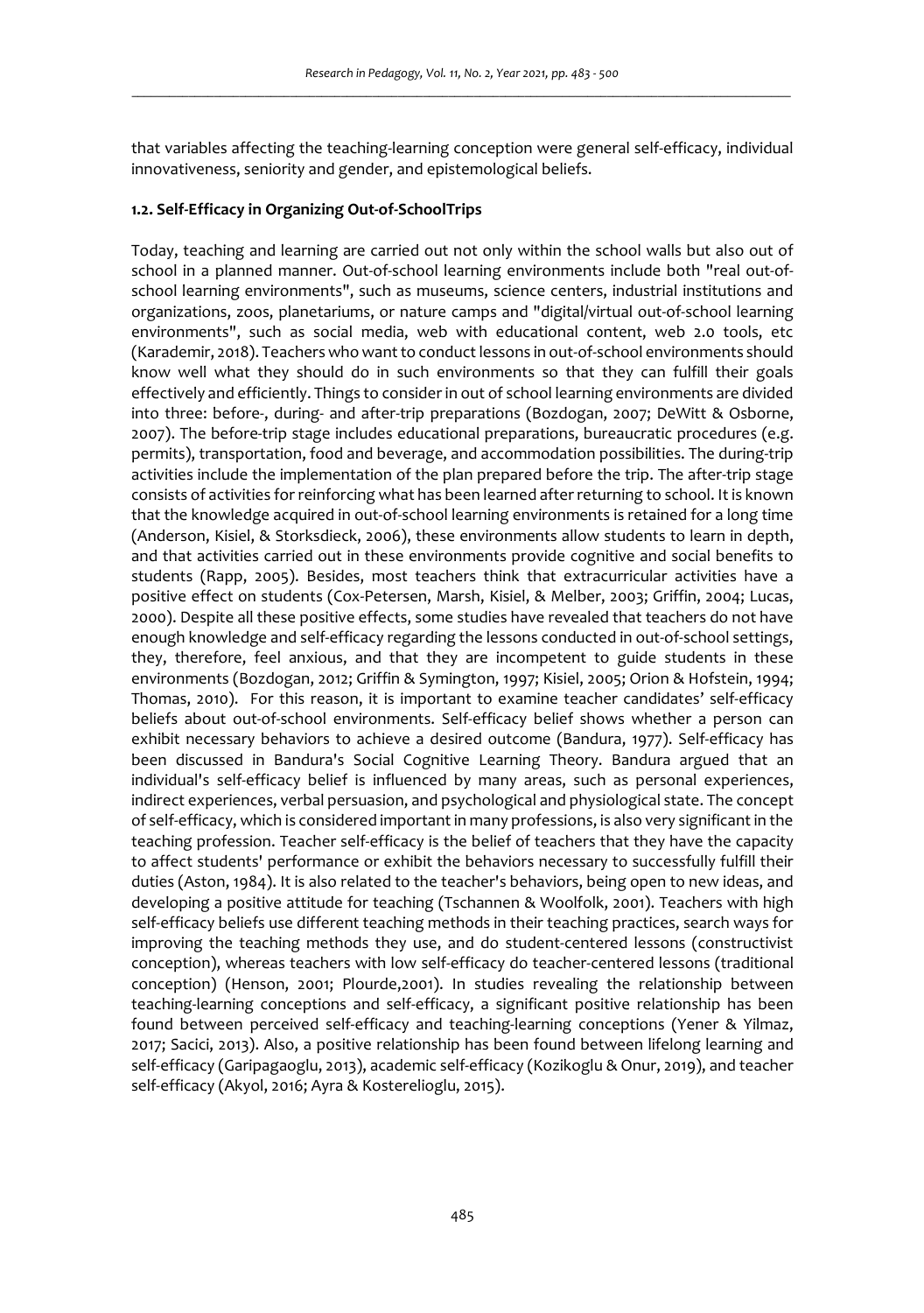### **1.3. Lifelong Learning**

According to Delors (1996), lifelong learning is a long-term learning process, where individualsare aware of the available possibilities and utilize them appropriately, can find solutions to the problems they encounter with their problem-solving skills, and live peacefully in society. Lifelong learning is based on the idea of an educational approach beyond traditional teaching (Bagci, 2007). According to Holmes (2002), in an education program shaped according to lifelong learning, all materials, methods, and techniques of learning and teaching are different from those of the traditional teaching approach. Teachers, who have an important role in teaching-learning approaches, should get rid of traditional approaches and adapt to the changes that come with lifelong learning (State Planning Organization [SPO], 2001). With the Prague Ministerial Meeting (2001), the place of lifelong learning in higher education has started to gain importance. In this meeting, having the students gain the concept of lifelong learning in higher education was discussed, and the necessity of using learning strategies to become a qualified individual in the information age was emphasized. This is because the development of appropriate learning methods related to the rapidly changing knowledge and skill needs of individuals during and after higher education is related to lifelong learning competencies (Demirel &Yagci, 2012). In the report published by UNESCO in 1972, Faure mentioned the principles of lifelong learning and said, "Teaching should adapt itself to learning; contrary to the understanding of traditional education, the learner should not submit to the predetermined rules of teaching." With this statement, he revealed the importance of teaching-learning understandings. Studies on lifelong learning and self-efficacy (Garipagaoglu, 2013) and lifelong learning have focused on examining participants in terms of lifelong learning levels and various variables (Kaya, 2010; Tortop, 2010; Ersoy, 2009). While some studies have found a positive effect on lifelong learning trends and professional self-efficacy (Ayra & Kosterelioglu, 2015), others have reached different findings in terms of gender (Kurt, Cevher, & Arslan, 2019; Kangalgil & Ozgul, 2018; Mulhim, 2018; Ozciftci, 2014).

### **1.4. Present Study**

Many studies have been conducted on lifelong learning in the last decade (Eksi, Ozgenel, & Metlilo, 2020; Kan & Murat, 2020; Kurt, Cevher & Arslan, 2019; Seifi, Habibi, & Ayati, 2020; Mitkovska & Hristovska, 2011; Woonsun, 2013). These studies on lifelong learning have mainly focused on participants' lifelong learning levels and their relationship with various variables. For example, while a positive effect was found on lifelong learning tendencies and professional selfefficacy (Ayra & Kosterelioglu, 2015), some studies reached different findings on gender (Arcagok & Sahin, 2014; Demiralay, 2008; Ozciftci, 2014). However, no study was found in the literatue on lifelong learning and teaching-learning approaches.

In the literature, teaching and learning conceptions and lifelong learning are seen as related variables. Teaching and learning conceptions have also been found to be associated with teacher self-efficacy (Yener & Yilmaz, 2017; Sacici, 2013). Moreover, some research findings show that there is a positive relationship between lifelong learning and teacher self-efficacy (Akyol, 2016; Ayra & Kosterelioglu, 2015; Garipagaoglu, 2013).

A review of the literature indicated that there were no studies examining the relationship between self-efficacy in organizing trips and lifelong learning tendencies in out-of-school learning environments. It is thought that learning to know and learning to do, which are the building blocks of lifelong learning, are related to professional development and that the individual's self-efficacy in teaching in out-of-school learning environments is related to professional development (Dinevski & Dinevski, 2004; Kivrak, 2007; Saisana & Cartwright,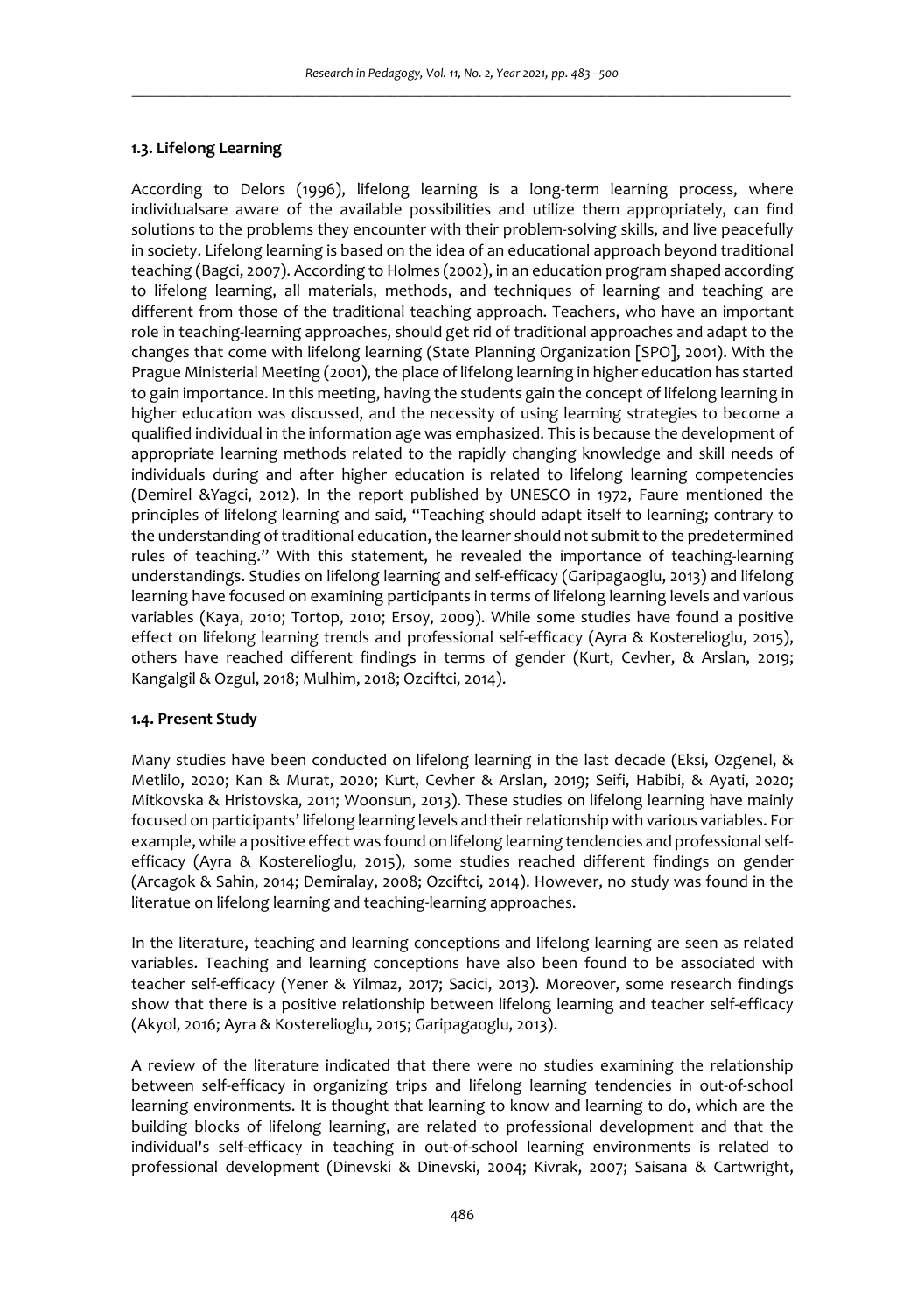2007). It is considered that it is important to reveal the role of lifelong learning in the relationship between teacher candidates' teaching-learning conceptions and their self-efficacy in organizing out-of-school trips. For this reason, in this study, teaching-learning conceptions and self-efficacy in organizing out-of-school trips and the mediating role of lifelong learning were investigated. The hypothetical model of the research is given in Figure 1.



 *Figure 1. The hypothesed structural model* 

Based on the literature presented here, we put forward the following hypotheses. Each of these hypotheses represents a part of Fig. 1.

H1. Teaching and learning conceptions will be positively related to self-efficacy in organizing out-of-school trips.

H2. Teaching and learning conceptions will be positively related to lifelong learning tendencies. H3. Lifelong learning will be positively related to self-efficacy in organizing out-of-school trips. H4. The relationships between teaching and learning conceptions and self-efficacy in organizing out-of-school trips will be mediated by lifelong learning.

# **2. Method**

### **2.1. Research Model**

Structural Equation Modeling was used in this quantitative study. The study data were collected through a survey. Structural Equation Modeling is a statistical technique that tests the series of relationships between one or more independent variables, continuous or discontinuous, and one or more dependent variables. Independent and dependent variables can be either a factor or an observed variable (Tabachnick & Fidell, 2007).

## **2.2. Participants and Procedure**

The study sample consisted of 341 Turkish volunteer teacher candidates, including 257 females (75.4%) and 84 males (24.6 %). Participants' ages ranged from 18 to 30 years (Mean = 23.26, SD= 2.62). Data were collected with a cross-sectional study using the convenience sampling method in March 2020. A web-based survey was created to collect the data. Participants were first informed about the study and its importance, and then their informed consent was obtained. While collecting the data, participants were informed that no personal information would be collected, no individual evaluation would be done, and that the results of the research would only be used for scientific purposes. The web-based questionnaire was designed in such a way that participants could quit at any time. At the end of the survey, they were asked whether they would like to send their responses, and only those who volunteered could complete the survey.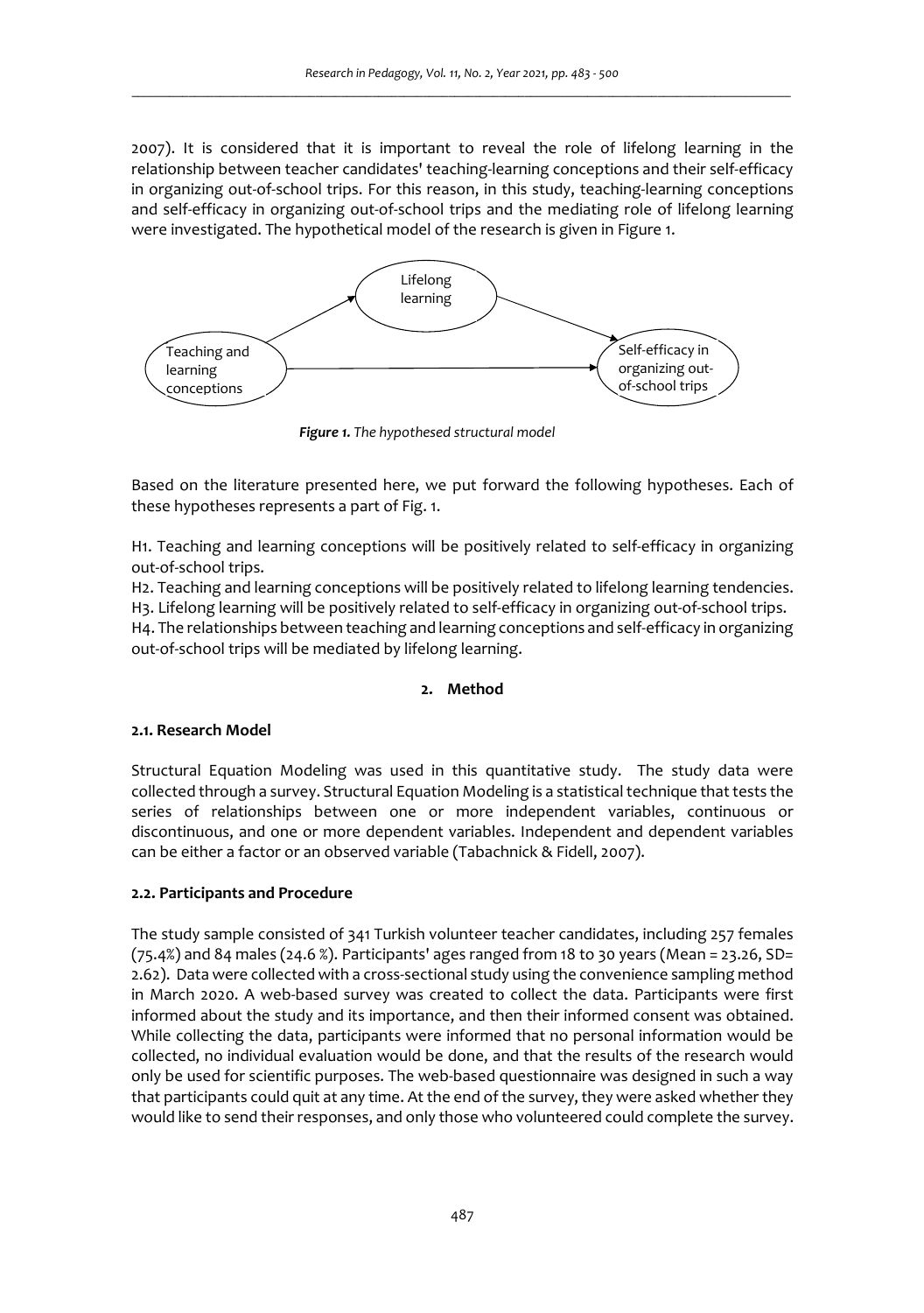## **2.3. Measures**

**Teaching and Learning Conceptions Questionnaire:** The teaching and learning conceptions of the participants in this study were assessed using the Teaching and Learning Conceptions Questionnaire (TLCQ; Chan & Elliott, 2004). The scale consists of two sub-dimensions (constructivist and traditional). There are 12 items in the constructivist sub-dimension and 18 items in the traditional sub-dimension. Participants assess 30 items (e.g., "It is important that a teacher understands the feelings of the students") on a 5-point Likert-type scale ranging from 1 (strongly disagree) to 5 (strongly agree), with higher scores indicating higher levels of constructivist and traditional conceptions. In the present study, the Turkish version of the Teaching and Learning Conceptions Questionnaire (Aypay, 2011) was used. It was shown to have very good internal consistency reliability (constructivist sub-dimension, α=.88; traditional sub-dimension,  $\alpha = .83$ ), as well as acceptable construct validity (Aypay, 2011). The internal consistency coefficient in the present study was found as very good (Cronbach's α for the constructivist sub-dimension = .81; Cronbach's  $\alpha$  for the traditional sub-dimension = .86).

**Self-Efficacy Belief Scale for Planning and Organizing Educational Trips out of School**: Participants' self-efficacy to organize out-of-school trips in this study was assessed using the Self-Efficacy Belief Scale for Planning and Organizing Educational Trips out of School (SEBS; Bozdogan, 2016). Of the 30 items on the scale, 13 are related to the before-trip stage, 12 to the during-trip stage, and 5 to the after-trip stage. Participants assess 30 items (e.g., "I know the necessary steps to organize an effective trip to out-of-school environments.", "I find it difficult to guide the students during the trip.", "I do not have difficulty giving information about the trip to students' families.") on a 5-point Likert-type scale ranging from 1 (never) to 5 (always), with higher scores indicating higher levels of self-efficacy of organizing trips to out-of-school environments. It was shown to have very good internal consistency reliability (α= .93), as well as very good construct validity (Bozdogan, 2016). The internal consistency coefficient in the present study was found as very good (Cronbach's α = .93).

**Lifelong Learning Scale:** The lifelong learning tendencies of the participants in this study were assessed using the Lifelong Learning Scale (LLS; Wielkiewicz & Meuwissen, 2014). Participants assess 16 items (e.g., "I enjoy intellectual challenges") on a 5-point Likert-type scale ranging from 1 (never) to 5 (always or daily), with higher scores indicating higher levels of lifelong learning tendencies. In the present study, the Turkish version of the Lifelong Learning Scale (Engin, Kor, & Erbay, 2017) was used. It was shown to have very good internal consistency reliability ( $\alpha$ = .93), as well as excellent construct validity (CFI = 1.00; NFI = 1.00; AGFI = .97; IFI = .97; SRMR = .040; RMSEA = .061; Engin, Kor, & Erbay, 2017). The internal consistency coefficient in the present study was found as very good (Cronbach's  $\alpha = .83$ ).

## **2.4. Data Analysis**

First, descriptive statistics, and then Pearson's correlation coefficients were calculated. Next, the mediation model of the study was tested. Maximum likelihood estimation was used in the structural equation model. Fit indices (χ2 / df <5, CFI, TLI, GFI, IFI> .90, SRMR and RMSEA <.08; (Hu & Bentler, 1999; Tabachnick & Fidell, 2007)) were used to evaluate the research model. The item parceling method was used to reduce the number of observed variables and ensure normality (Alhija & Wisenbaker, 2006). The parceling technique is used to reduce measurement error in one-dimensional scales with a large number of items (Little, Cunningham, Shahar, & Widaman, 2002). Two plots were created for the Teaching and Learning Conceptions (constructivist conception) Questionnaire and three plots for the Lifelong Learning Scale. Besides, bootstrapping analysis was performed to determine whether lifelong learning had a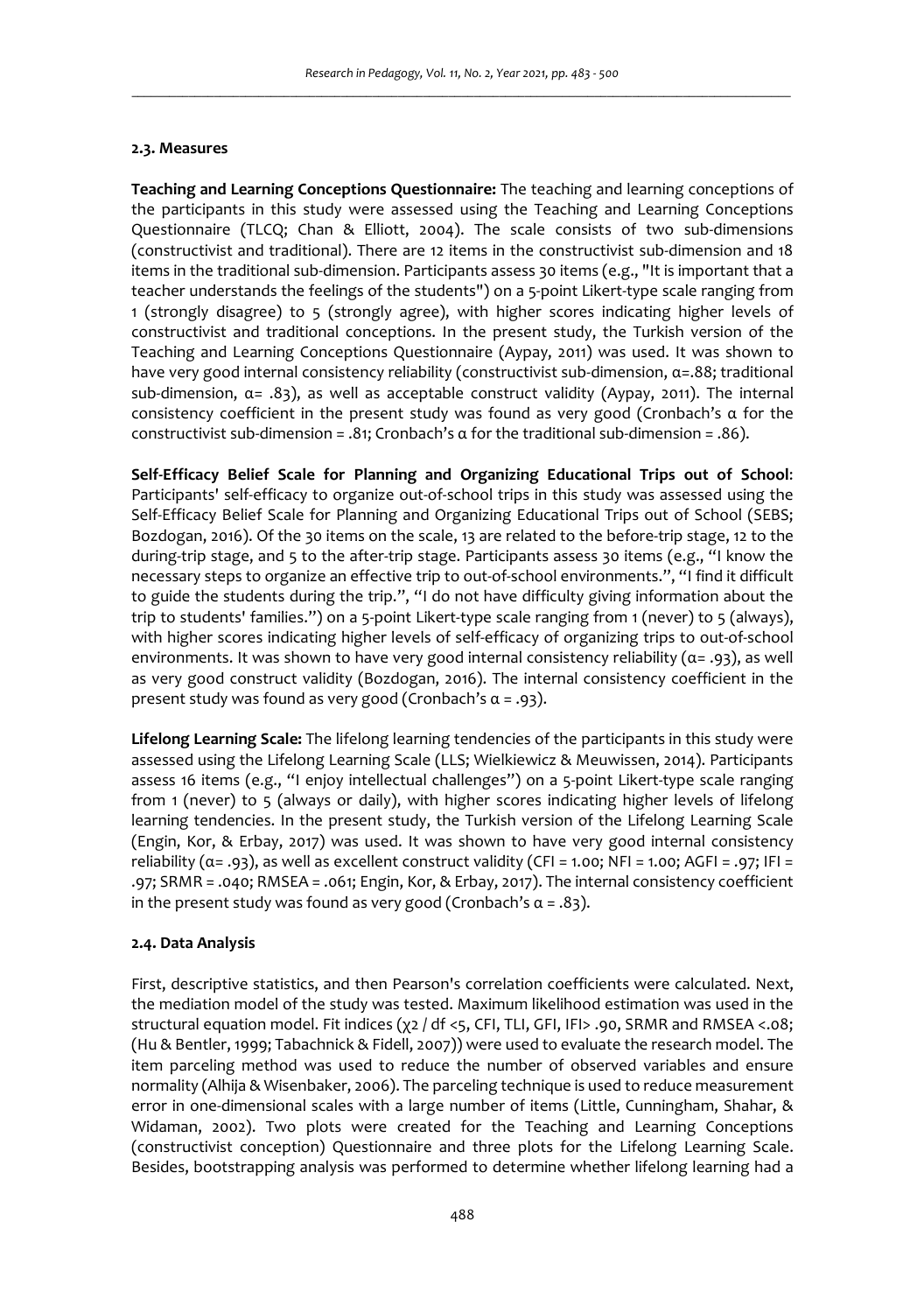mediating role in the relationship between teacher candidates' teaching-learning conceptions and self-efficacy in organizingout-of-school trips (Preacher & Hayes, 2008). The data of the study were analyzed on IBM SPSS Statistics 21 (for descriptive statistics) and AMOS Graphics 23 (for hypothetical model) software packages.

### **3. Results**

### **3.1. Descriptive Statistics**

In this section, the mean scores of females, males, and all participants regarding teachinglearning conceptions, self-efficacy in organizing out-of-school trips, and lifelong learning tendencies are given. Descriptive statistics are presented in Table 1.

*Table 1. Descriptive statistics*

|                                                      | Female |       | Male   |       | Total  |       | Mean<br>difference |     |
|------------------------------------------------------|--------|-------|--------|-------|--------|-------|--------------------|-----|
|                                                      | M      | SD    | M      | SD    | M      | SD    | t                  | p   |
| Constructivist                                       | 52.51  | 4.70  | 50.19  | 4.59  | 51.93  | 4.78  | 3.95               | .00 |
| Traditional                                          | 56.51  | 10.15 | 58.43  | 10.77 | 56.98  | 10.32 | $-1.48$            | .14 |
| Self-efficacy in<br>organizingout-of-school<br>trips | 124.01 | 16.08 | 117.64 | 20.37 | 122.44 | 17.42 | 2.94               | .00 |
| Lifelong learning                                    | 55.97  | 7.26  | 55.32  | 7.66  | 55.81  | 7.36  | .70                | .48 |

Note. *M,* mean; SD, standard deviation \*\*\*

Mean scores for all variables in the study are given in Table 1. The mean score of the females from the constructivist conception (  $\overline{X}$  : 52.51) was found significantly higher than that of the males (  $\overline{X}$  : 50.19). The mean score of females from the self-efficacy in organizing out-of-school trips (  $\overline{X}$  : 124.01) was found significantly higher than that of males (  $\overline{X}$  : 117.64). However, the mean scores of females from the traditional conception (  $\overline{X}$  : 56.51) and lifelong learning tendencies (  $\overline{X}$  : 55.97) were found close to those of males (  $\overline{X}$  : 58.43 and  $\overline{X}$  : 55.81, respectively).

### **3.2. Correlation Analysis for Relationships between the Variables**

In the study, the relationships between teaching-learning conceptions, self-efficacy in organizing out-of-school trips, and lifelong learning were examined. Correlation values of the relationships between variables are presented in Table 2.

*Table 2. Correlations between the variables* 

| Variables                                          |          |         |           |  |
|----------------------------------------------------|----------|---------|-----------|--|
| 1. Constructivist conception                       |          |         |           |  |
| 2. Traditional conception                          | .08      |         |           |  |
| 3. Self-efficacy in organizing out-of-school trips | $.36**$  | $-.12"$ |           |  |
| 4. Lifelong learning                               | $.34***$ | 08.     | $2e^{**}$ |  |

Note. \*\**p*<.01, \**p*<.05

Constructivist conception was found to be positively related to both self-efficacy in organizing out-of-school trips (r= .36, p<.01) and lifelong learning (r= .34, p<.01) (Table 2). Self-efficacy in organizing out-of-school trips was found to be positively related to lifelong learning (r= .35,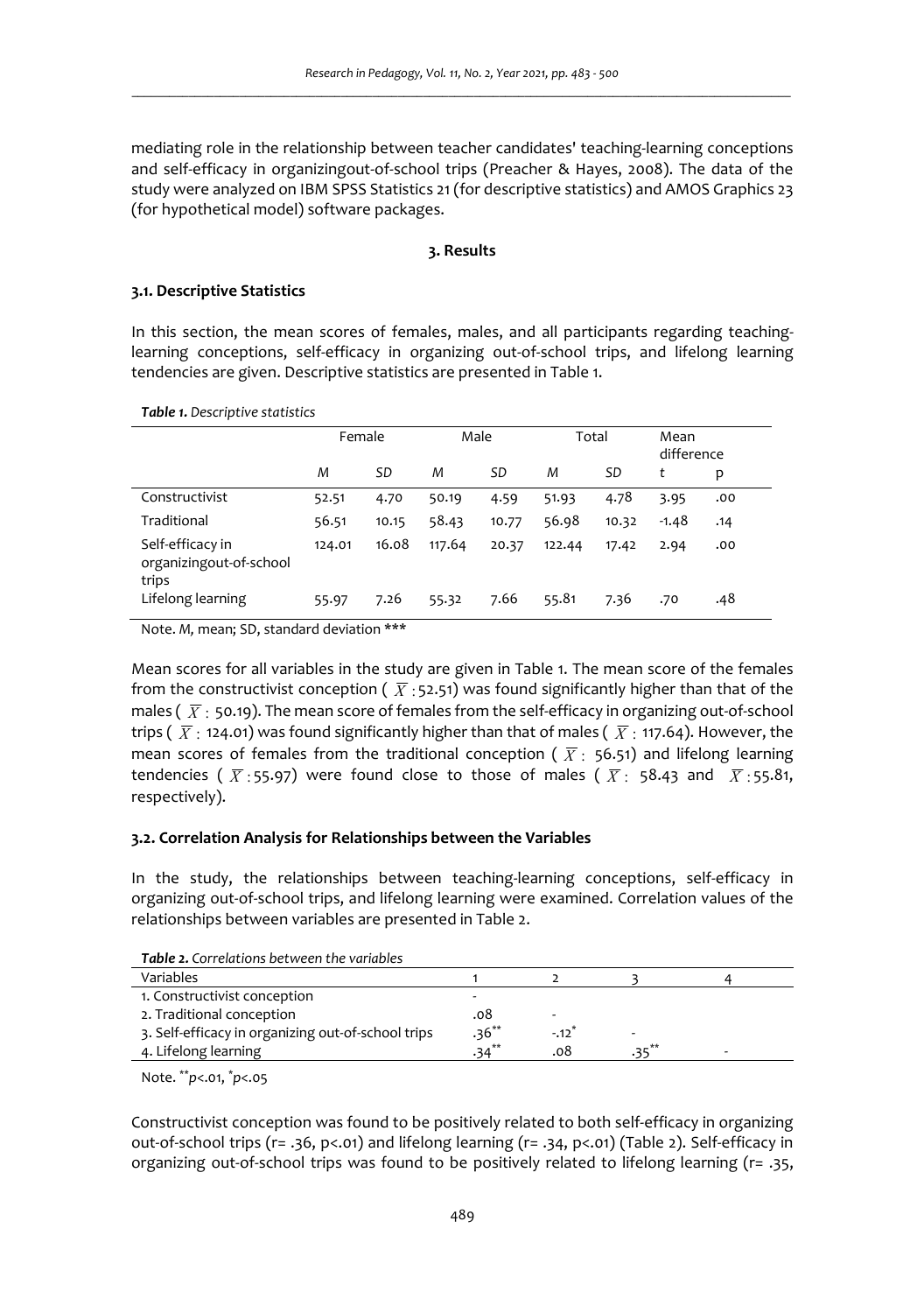p<.01). There was no significant relationship between lifelong learning and traditional conception and constructivist conception. Therefore, traditional conception scores were not used in the hypothetical model of the study. In other words, of the teaching-learning conceptions, only constructivist conception scores were used.

## **3.3. Measurement Model and CFA**

First, the measurement model was tested in the study. The measurement model included three latent variables and eight observed variables. As a result of the analysis, fit indices of the measurement model indicated a good fit (*χ*<sup>2</sup><sub>(17, N = 341)</sub> = 62.004, *p*<.001; *χ*<sup>2</sup>/df= 3.647; GFI = .96; CFI = .97; NFI = .96; TLI = .95; SRMR = .043; RMSEA =.08). The loading, mean, standard deviation, composite reliability (CR), average variance extracted (AVE), and Cronbach's α values of the measurement model of the study are presented in Table 3. Results showed that factor loadings ranged from .73 to .93, CRs were greater than 0.70, and that AVEs were greater than 0.50. Reliability coefficients (Cronbach's α) were found above .72. All these results showed that the observed variables represented the latent variables.

| Latent variables                                    | Indicator          | Loading | M     | SD   | <b>CR</b> | <b>AVE</b> | α   |
|-----------------------------------------------------|--------------------|---------|-------|------|-----------|------------|-----|
| Constructivist conceptions                          | CQPar1             | .75     | 25.73 | 2.62 | .78       | .71        | .81 |
|                                                     | CQPar2             | .93     | 26.21 | 2.57 |           |            |     |
| Self-efficacy in organizing out-<br>of-school trips | BT                 | .90     | 48.30 | 7.78 | .86       | .74        | .93 |
|                                                     | DT                 | .89     | 49.23 | 7.04 |           |            |     |
|                                                     | AT                 | .79     | 20.81 | 3.50 |           |            |     |
|                                                     | LLPar1             | .83     | 17.87 | 2.81 | .72       | .58        | .83 |
| Lifelong learning                                   | LLPar <sub>2</sub> | .74     | 18.69 | 3.01 |           |            |     |
|                                                     | LLPar3             | .73     | 19.24 | 2.82 |           |            |     |

Note: CQPar, constructivist conception parcels; BT, before the trip; DT, during the trip; AT, after the trip; LLPar, lifelong learning parcels; M, mean; SD, standard deviation; CR, composite reliability; AVE, average variance extracted

### **3.4. Structural Equation Model**

At this stage, the hypothetical model of the research was tested. In the model of the study, the mediating role of lifelong learning in the relationship between teaching-learning conceptions (constructivist conception) and self-efficacy in organizing out-of-school trips was tested. Results of the mediation model are presented in Figure 2.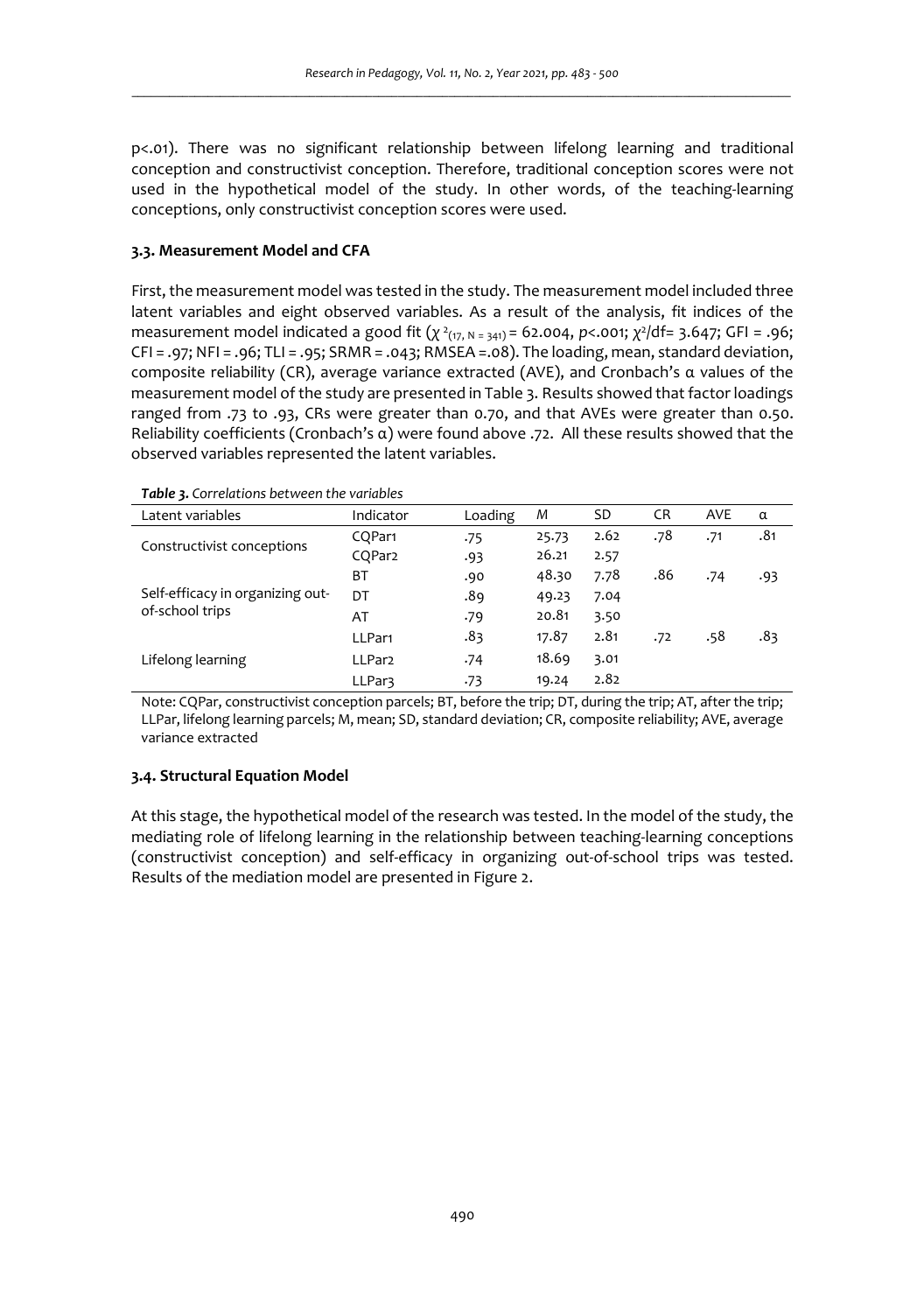

*Figure 2. Mediation for teaching and learning conceptionsonself-efficacy in organizing out-of school trips via lifelong learning* 

As seen in Figure 2, all path coefficients are significant. In the model, teaching-learning conceptions (constructivist conception) positively predicted the self-efficacy in organizing outof-school trips (β = .32, p <.01) (supporting H1) and lifelong learning (β = .39, p <.01) (supporting H2). Lifelong learning positively predicted self-efficacy in organizing out-of-school trips (β= .27, p <.01) (supporting H3). In addition, the coefficient for teaching-learning conceptions predicting self-efficacy in organizing out-of-school trips through lifelong learning was found to be .11 (supporting H4). The fit indices of the model (*χ* 2(16, N = 341) = 31.425, *p*<.001; *χ* 2 /df= 1.964; GFI = .98; CFI = .99; NFI = .98; TLI = .98; SRMR = .036; RMSEA =.05) were all at a good level, and the structural equation model was confirmed.

Bootstrapping analysis was used to determine whether direct and indirect effects were significant in the study. In bootstrapping analysis, a resampling size of 10000 and a 95% confidence interval were used. The results of the Bootstrapping analysis are presented in Table 4.

| Model paths                                                                                                                                                | Coefficient | Lower | Upper |
|------------------------------------------------------------------------------------------------------------------------------------------------------------|-------------|-------|-------|
| Direct effect                                                                                                                                              |             |       |       |
| Teaching and learning conceptions $\rightarrow$ Self-efficacy in organizing<br>out-of-school trips                                                         | .32         | .18   | .45   |
| Teaching and learning conceptions $\rightarrow$ Lifelong learning                                                                                          | .39         | .25   | .52   |
| Lifelong learning $\rightarrow$ Self-efficacy in organizing out-of-school trips                                                                            | .27         | .15   | .39   |
| Indirect effect<br>Teaching and learning conceptions $\rightarrow$ Lifelong learning $\rightarrow$ Self- .11<br>efficacy in organizing out-of-school trips |             | .05   | .17   |

*Table 4. The results of the bootstrapping analysis* 

According to the results of the bootstrapping analysis in Table 4, all direct and indirect effects were significant. There was no zero in the lower and upper coefficient range of the direct and indirect effects, and this result showed that all effects were significant.

### **4. Discussion**

We investigated the mediating role of lifelong learning in the relationship between teachinglearning conceptions and self-efficacy in organizing out-of-school trips in this study. All of the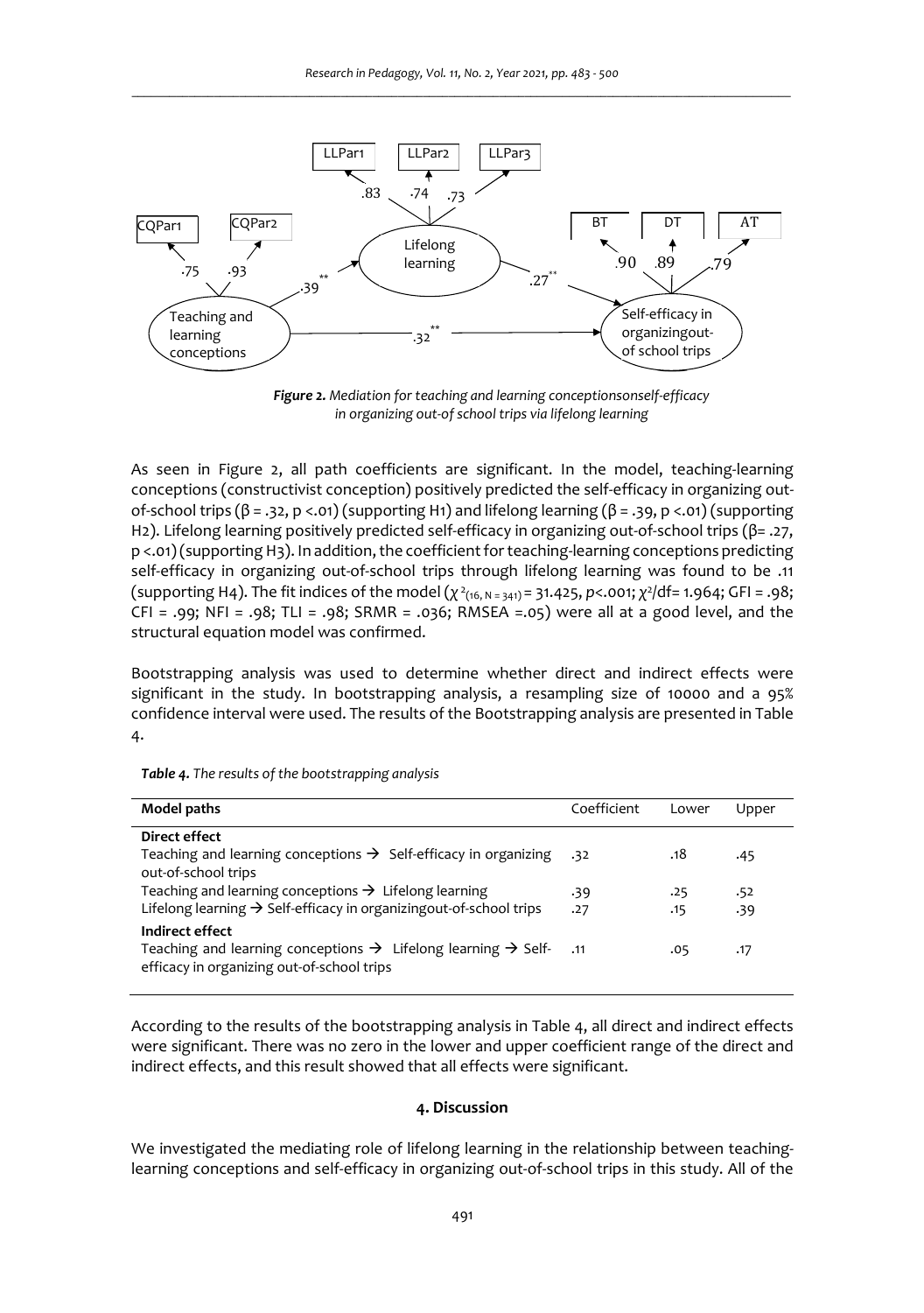fit indices of the structural equation model of the study were accepted (Hu & Bentler, 1999). As a result, it was observed that the structural equation model of the study, which examined the mediating role of lifelong learning in the relationship between teacher candidates' teachinglearning conceptions and self-efficacy for out-of-school trips, was confirmed.

Discussion of each result obtained in the study is considered important in terms of understanding the relationships between variables. There was no significant relationship between the traditional conception, which is one of the teaching-learning approaches, and other variables of the study. For this reason, the mean traditional conception scores were not used in the hypothetical model of the study. In other words, only the mean constructivist conception scores, one of the teaching-learning conceptions, were employed.

First, we examined whether gender had an effect on the variables of the study. The mean scores of females from the teaching-learning conceptions (constructivist approach) were found to be significantly higher than those of males. The results of some studies in the literature are similar to ours (Erdogan, 2014; Evin Gencel, 2013), but there are some different results, as well (Arcagok & Sahin, 2014; Tunca, Sahin, & Aydin, 2015). According to research findings, female teacher candidates have a more constructivist conception than male teacher candidates. This difference in the literature is thought to stem from the fact that teacher candidates receive education in different disciplines, live in different regions, and grow up in different cultures. The mean scores of females from the self-efficacy in organizing out of school trips were found to be significantly higher than those of males. While there are few studies in the literature showing that teachers' self-efficacy differs according to gender, parallel to the findings obtained from this study, (Aypay, 2010; Capri & Celikkaleli, 2008; Ekici, 2005), some studies indicate that self-efficacy beliefs do not differ by gender (Akyildiz, 2016; Ekici, 2008; Endler, Speer, Johnson, & Flett, 2001; Inel Ekici, 2014; Ozpulat, 2016; Uysal & Kosemen, 2013; Yalmanci & Aydin, 2014). For example, Sontay and Karamustafaoglu found that science teachers' self-efficacy for organizing out-ofschool trips did not differ by gender. According to the findings of the present study, it can be concluded that male and female teacher candidates have different self-efficacy beliefs for organizing out-of-school trips and that female teacher candidates believe in themselves more in this respect. Oner (2015) stated that female teachers were more willing to organize out-ofschool trips than male teachers. This finding may explain why female teacher candidates' selfefficacy scores for organizing out-of-school trips are higher than those of male teacher candidates.

The mean lifelong learning scores of female teacher candidates were close to the mean scores of male teacher candidates. Some studies in the literature have findings similar to those of the present study (Arcagok & Sahin, 2014; Aydin, 2018; Dogan & Kavtelek, 2015; Kurt, Cevher & Arslan, 2019; Oral &Yazar, 2013; Tunca, Sahin, & Aydin, 2015; Yaman & Yazar, 2015). There are also some studies that show differences in terms of gender (Demiralay, 2008; Evin Gencel, 2013; Erdogan, 2014; Kangalgil & Ozgul, 2018; Yavuz Konokman & Yanpar Yelken, 2014) and those in favor of males (Diker, Coskun, 2009; Mulhim, 2018; Ozciftci, 2014). According to the findings of the present study, the mean lifelong learning scores of female teacher candidates were close to those of male teacher candidates. In the study conducted by Johnstone (1965) in the USA, females and males were found to participate equally in activities of adult education. It can be concluded that the gender variable is not effective in lifelong learning tendencies, females take on an active role in academic and business life today, and that males gain knowledge and skills because they need to further develop themselves in areas other than traditional fields. The gender variable may have caused no differences in lifelong learning tendencies for these reasons.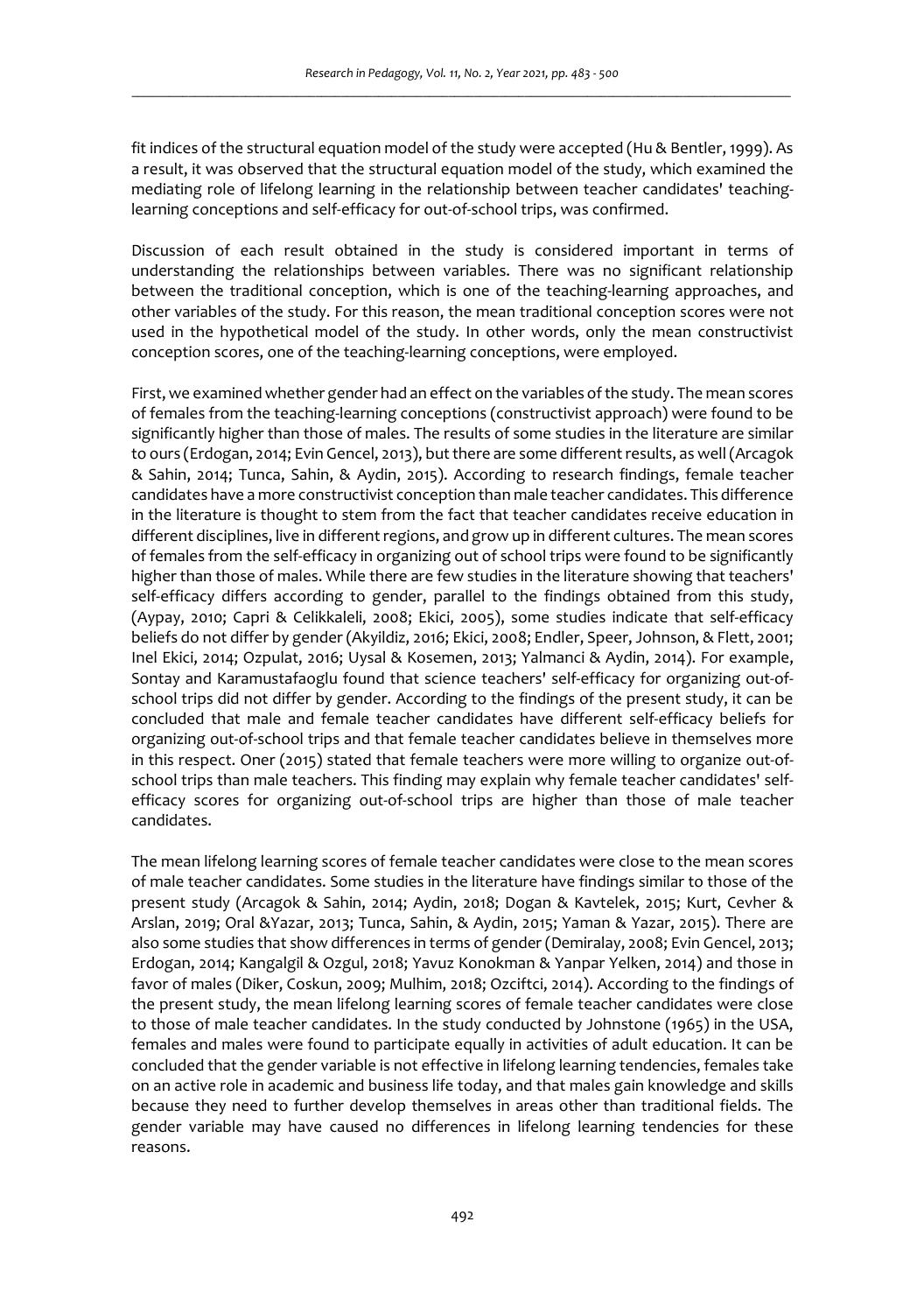In the model of the study, the teaching-learning conceptions of the teacher candidates (constructivist conception) positively predicted self-efficacy in organizing out-of-school trips (H1). No research findings addressing the relationship between these two variables have been found in the literature. However, there are some studies that have shown the relationship between teaching-learning conceptions and self-efficacy (Yener & Yilmaz, 2017; Sacici, 2013). These studies reported that there was a significant positive relationship between perceived self-efficacy and teaching-learning conceptions. In general, the research results mentioned here support the results of the current study. When the results of the present study are evaluated, it can be thought that as the teacher candidates' beliefs in the constructivist approach increase, their self-efficacy in organizing trips to out-of-school learning environments increases, as well. Self-efficacy belief can be defined as individuals' thoughts about their own capacity in the process of performing a certain job, and their confidence in their ability and skills to perform it (Bandura, 1977). It is thought that the self-efficacy of teacher candidates who have a constructivist conception in organizing trips to out-of-school environments increases because according to the constructivist approach, individuals who learn by doing-experiencing will believe in themselves more to do a job, and thus their self-efficacy beliefs will increase.

Teacher candidates' teaching-learning conceptions (constructivist conception) positively predicted their lifelong learning (H2). No relationship was found between these two variables in the literature. According to the results of the present study, it can be thought that as teacher candidates' beliefs in the constructivist conception increase, their lifelong learning increases, as well. In the constructivist conception, a student-centered approach dominates, the student is active, collaborative learning takes place, learners make sense of their knowledge and experiences, and they actively participate in the construction and development of knowledge (Cheng, Chan, Tang, & Cheng, 2009). Lifelong learning, on the other hand, has a structure that involves more than one teaching style and provides individuals with education options ranging from appropriate personal development education to formal education or from unplanned education in daily life to non-formal education. An individual who is educated with a constructivist approach is prepared for life through learning by doing and experiencing. It is thought that lifelong learning situations will develop in this way. The individual is active in both constructivist education and lifelong learning. For this reason, it can be concluded that teacher candidates who have a constructivist conception will maintain and increase lifelong learning.

The life-long learning of the teacher candidates positively predicted their self-efficacy in organizing out-of-school trips (H3). Some studies have shown that there is a positive relationship between lifelong learning and self-efficacy (Garipagaoglu, 2013), academic selfefficacy (Kozikoglu & Onur, 2019), and teacher self-efficacy (Akyol, 2016; Ayra & Kosterelioglu, 2015). According to Delors (1996), lifelong learning is a long-term learning process where individuals see the available possibilities and can evaluate them appropriately, they can find solutions to the problems they encounter by using their problem-solving skills, and they can live peacefully in society. In lifelong learning, individuals see it as their responsibility/preference to make appropriate choices among the educational services or learning areas offered. It is thought that individuals with these skills will also have high self-efficacy. Therefore, it can be inferred that individuals with high lifelong learning tendencies also have high self-efficacy.

Finally, the mediating role of lifelong learning in the prediction of teacher candidates' selfefficacy in organizing out-of-school trips through their teaching-learning conceptions was confirmed (H4). There are no studies in the literature that test the variables aforementioned through a model. An innovative teacher is a person who has lifelong tendencies and improved self-efficacy, has adopted a constructivist approach (learner-centered), and is collaborative and creative (Chen, 2002; Karwowski, Jacek, Lebuda, & Wisniewska, 2007; OECD, 2009). It is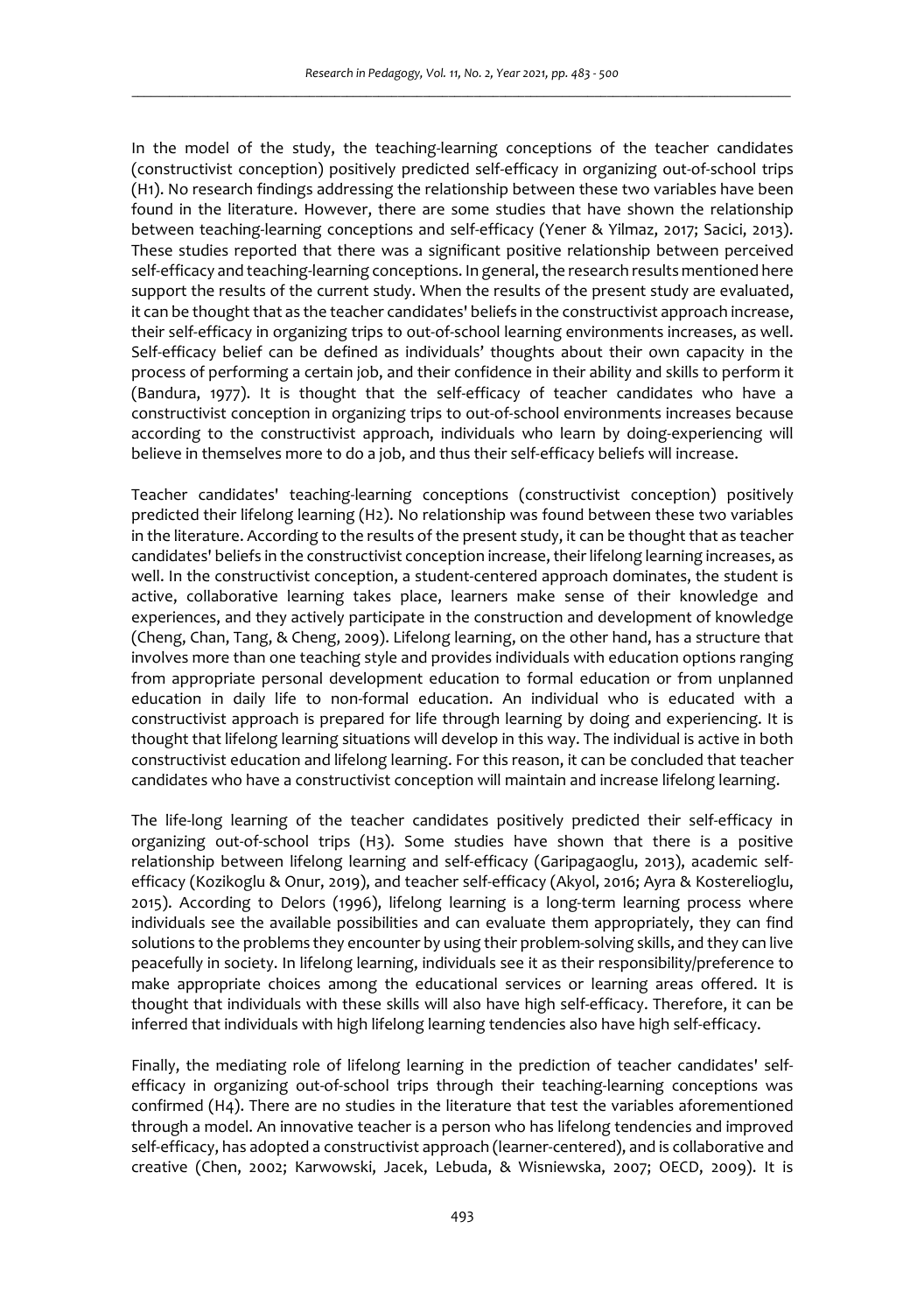considered that this study revealed the relationship between teacher candidates' lifelong learning and their teaching-learning conceptions and self-efficacy in organizing out-of-school trips and indicated that teacher candidates' lifelong learning tendencies strengthened the relationship between their teaching-learning conceptions and self-efficacy in organizing out-ofschool trips.

## **5. Limitation and Suggestions**

In this study, the mediating role of lifelong learning between teaching-learning conceptions and self-efficacy in organizing out-of-school trips was investigated. First, the personal characteristics of teacher candidates who participated in the study and the sample size do not represent all teacher candidates in Turkey. In future studies, the use of a larger sample and the inclusion of teacher candidates from various regions of Turkey can increase the generalizability of the study. Secondly, this study used self-report scales. We also recommend using qualitative data collection methods. Besides, the data were collected under the effect of the COVID-19 pandemic. Future studies can be carried out in the absence of pandemic fear. Thirdly, the fact that the participants were reached during the pandemic process prevented the homogeneous distribution of some variables such as gender because the data collection process was carried out online and voluntarily. We spent some effort to make up for this drawback, but the problem could not be prevented. Finally, this study can be conducted with teacher candidates from other countries, too, to make intercultural comparisons.

### **6. Conclusion**

In conclusion, it was determined that lifelong learning tendencies had a mediating role in the relationship between teaching-learning conceptions and self-efficacy in organizing out-ofschool trips. The study used the structural equation model. As teacher candidates' beliefs in the constructivist approach increased, their self-efficacy in organizing trips to out-of-school learning environments increased, as well. It is thought that the self-efficacy of teacher candidates who have a constructivist conception in organizing trips to out-of-school environments increases because according to the constructivist approach, individuals who learn by doing-experiencing will believe in themselves more to perform a job, and thus their self-efficacy beliefs will increase. Besides, as teacher candidates' beliefs in constructivist conception increase, their lifelong learning tendencies also increase. An individual who is educated based on a constructivist approach is prepared for life through learning by doing and experiencing. Thus, it is thought that this will develop their lifelong learning capacity. In the study, the life-long learning of the teacher candidates positively predicted their self-efficacy in organizing out-of-school trips. In lifelong learning, it is individuals' own responsibility/ preference to make appropriate choices among educational services or learning areas offered. It is thought that individuals with these tendencies will also have high self-efficacy. Therefore, it can be concluded that individuals with high lifelong learning tendencies also have high selfefficacy.

Finally, the mediating role of lifelong learning in the prediction of teacher candidates' selfefficacy in organizing out-of-school trips through their teaching-learning conceptions was confirmed. This study revealed the relationship between the lifelong learning of teacher candidates, who will start their profession for the first time, and their teaching-learning conceptions and self-efficacy in organizing out-of-school trips. In conclusion, it can be said that teacher candidates' lifelong learning tendencies strengthen the relationship between their teaching-learning conceptions and self-efficacy in organizing out-of-school trips.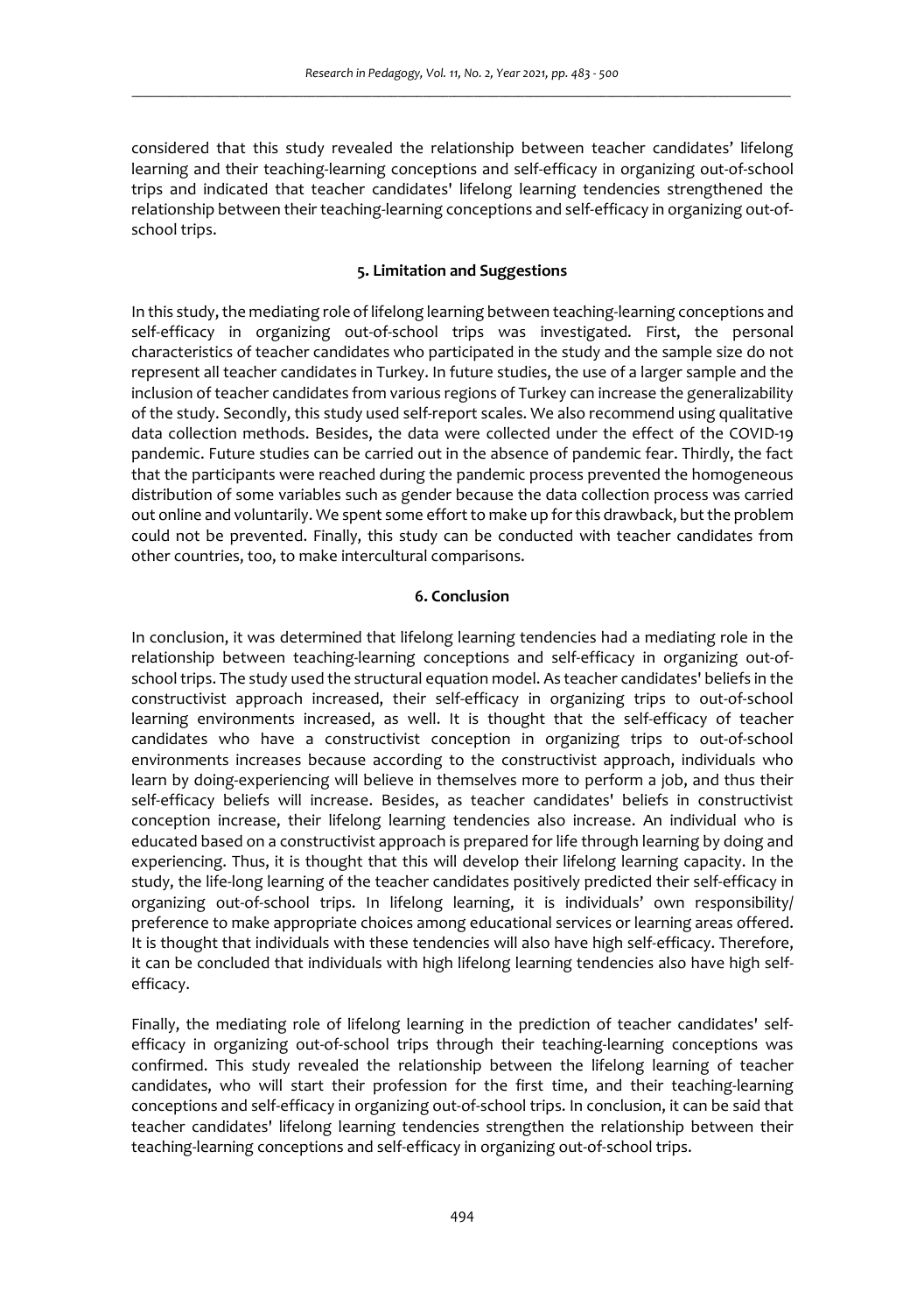#### **References:**

- Abdelraheem A.Y. (2004). University faculty members' context beliefs about technology utilization in teaching. *The Turkish Online Journal of Educational Technology, 3*(4), 76-84.
- Akyildiz, S. (2014). *Investigating the relationship between high school teachers' epistemological beliefs and their teaching-learning approaches* [Unpublished Doctoral Thesis]. Firat University.
- Akyildiz, S. (2016). Investigating novice teachers' teaching-learning approaches on the basis of adoption of curriculum and application variables. *Journal of Bayburt Education Faculty, 11*, 1.
- Akyol, B. (2016). Teacher self-efficacy perceptions, learning oriented motivation, lifelong learning tendencies of candidate teachers: a modeling study. *Eurasian Journal of Educational Research*, *65*, 19-34.
- Alhija, F., & Wisenbaker, J. (2006). A monte carlo study investigating the impact of item parceling strategies on parameter estimates and their standard errors in CFA. *Structural Equation Modeling, 13*(2), 204-228.
- Anderson, D., Kisiel, J. & Storksdieck, M. (2006). Understanding teachers' perspectives on fiels trips: discovering common ground in three countries. *Curator, 49*(3), 364- 386.
- Arcagok, S. & Sahin, C. (2014). Examination of the teachers' lifelong learning competences levels in terms of some variables. *Adiyaman University Journal of Social Sciences Institute, 16*, 394-417.
- Aston, P.T. (1984). Teacher efficacy: A motivational paradigm for effective teacher education. *Journal of Teacher Education*, *35*(5), 28-32.
- Aydin M. (2010). *Examining changes in mathematics teachers? beliefs towards mathematics education* [Unpublished Doctoral Thesis]. Karadeniz Teknik University.
- Aydin, B. (2018). *The relationship between the lifelong learning tendency and the career development desire of primary school teacher candidates* [Unpublished Master's Thesis]. Abant Izzet Baysal University.
- Ayra, M., & Kosterelioglu, I. (2015). The relationship between teachers' lifelong learning tendencies and their perceptions of professional self-effıcacy. *Education Sciences, 10*(1), 17-28.
- Aypay, A. (2010). The adaptation study of general self-efficacy (GSE) scale to turkish*. Inonu Unıversity Journal of The Faculty of Education*, *11*(2), 113-131.
- Aypay A. (2011). The adaptation of the teaching-learning conceptions questionnaire and ıts relationships with epistemological beliefs. *Educational Sciences: Theory & Practice, 11*(1), 21-29.
- Bagci, S. E. (2007). *Lifelong education policies in european union countries: a comparative study on germany, denmark and turkey* [Unpublished Master's Thesis], Ankara University.
- Bandura, A. (1977). Toward a unifying theory of behavioral change. *Psychological Review, 84*(2), 191–215. doi:10.1037/0033-295X.84.2.191
- Bas G., & Beyhan O. (2013). Correlation between pre-service teachers' teaching-learning conceptions and their student control ideologies. *H. U. Journal of Education,* Special Issue, 1,14-26.
- Bikmaz, F. (2017). Investigating the teaching and learning conceptions and scientific epistemological beliefs of pre-service teachers': a longitudinal study. *Education and Science, 42*(189), 183-196.
- Bozdogan, A. (2016). Development of self-efficacy belief scale for planning and organizing educational trips to out of school settings. *Journal of Theoretical Educational Science, 9*(1), 111-129.
- Bozdogan, A. E. (2007). *Role and importance of science and technology in education* [Unpublished Doctoral Thesis]. Gazi University.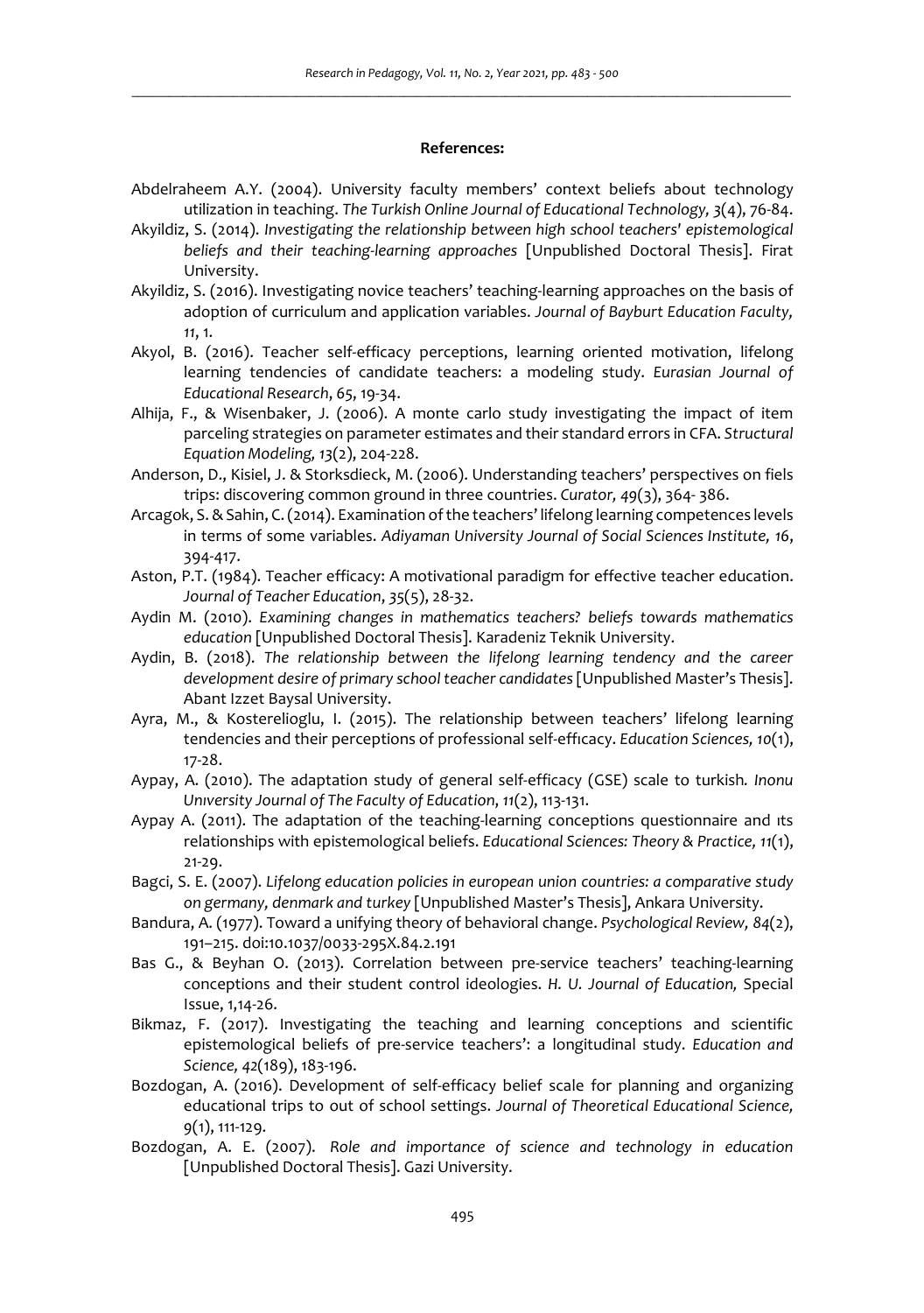- Bozdogan, A.E. (2012). The practice of prospective science teachers regarding the planning of education based trips: evaluation of six different field trips. *Educational Science; Theory and Practice, 12*(2), 1049-1072.
- Brooks, J. G., & Brooks, M. G. (1999). *The case for constructivist classrooms*. Alexandria Press.
- Brownlee, J., Purdie, N., & Boulton-Lewis, G. (2001). Changing epistemological beliefs in preservice teacher education students. *Teaching in Higher Education, 6*, 247– 268.
- Burns, G.E. (2001). *Toward a redefinition of formal and ınformal learning: education and the aboriginal people.* NALL Working Paper.
- Chan K. W., & Elliott R. G. (2004). Relational analysis of personel epistemology and conceptions about teaching and learning. *Teaching and Teacher Education, 20*(8), 817-831.
- Chan, K. W. (2003). Hong Kong teacher education students' epistemological beliefs and approaches to learning. *Research in Education, 69,* 36-50.
- Chapman, J., Toomey, R., Gaff, J., McGlip, J., Walsh, M., Warren, E., &Williams, I. (2003) Lifelong learning and teacher education. Canberra: *Australian Government Department of Education, Science and Training*. www.dest.gov.au/highered/eippubs.htm
- Chen, X. Y. (2002). On the development of innovative teacher and innovative quality. *Aspect South-East Asia, 10,* 55-59.
- Cheng, M. M. H., Chan, K. W., Tang, S. Y. F., & Cheng, A. Y. N. (2009). Pre-service teacher education student' epistemological beliefs and their conceptions of teaching. *Teaching and Teacher Education, 25*, 319-322.
- COM (2000). Commission Staff Working Paper: A Memorandum on Lifelong Learning. Commission of the European Communities. Brussels.
- Cox-Petersen, A.M., Marsh, D.D., Kisiel, J., & Melber, L.M. (2003). Investigation of guided school tours, student learning, and science reform recommendations at a museum of natural history. *Journal of Research in Science Teaching, 40,* 200–218.
- Capri, B., & Celikkaleli, O. (2008). Investigation of preservice teachers' attitudes towards teaching and professional self-effıcacy beliefs according to their gender, programs, and faculties. *Inonu University Journal of Education Faculty, 9*(15), 33-53.
- Delors, J. (1996). *Education: The necessary utopia. Learning: The treasure within*, (13-35). UNESCO publition.
- Demiralay, R. (2008). *An evaluation of student teachers' information literacy self-efficacy in point of usage of information and communication technologies* [Unpublished Master Thesis]. Gazi University.
- Demirel, M., & Yagci, E. (2012). Lifelong learning tendencies of primary school teacher candidates. *H. U. Journal of Education, 1,* 100- 111.
- DeWitt, J., & Osborne, J. (2007). Supporting teachers on science focused school trips: towards an integrated framework of theory and practice. *International Journal of Science Education, 29*(6), 685-710.
- Diker Coskun, Y. (2009). *Investigation of life long learning tendency of undergraduate students? In terms of some variables* [Unpublished Doctoral Thesis], Hacettepe University.
- Dinevski, D. & Dinevski, I. V. (2004). The concepts of university lifelong learning provision in Europe. *Transition Studies Review, 11*(3), 227-235.
- Dogan, S., & Kavtelek, C. (2015). Perceptions of lifelong learning institution administrators about lifelong learning. *Abant Izzet Baysal University Journal of Education Faculty*, *15*(1), 82-104.
- Ekici, G. (2005). *Egitim fakultesi ogrencilerinin ogretmenlik oz-yeterlik inanclarini etkileyen faktorler.* XIV. Ulusal Egitim Bilimleri Kongresi, Pamukkale Universitesi Egitim Fakultesi, Denizli.
- Ekici, G. (2008). The effects of the classroom management lesson on preservice teachers' teacher sense of self-effıcacy *H. U. Journal of Education, 35*, 98-110.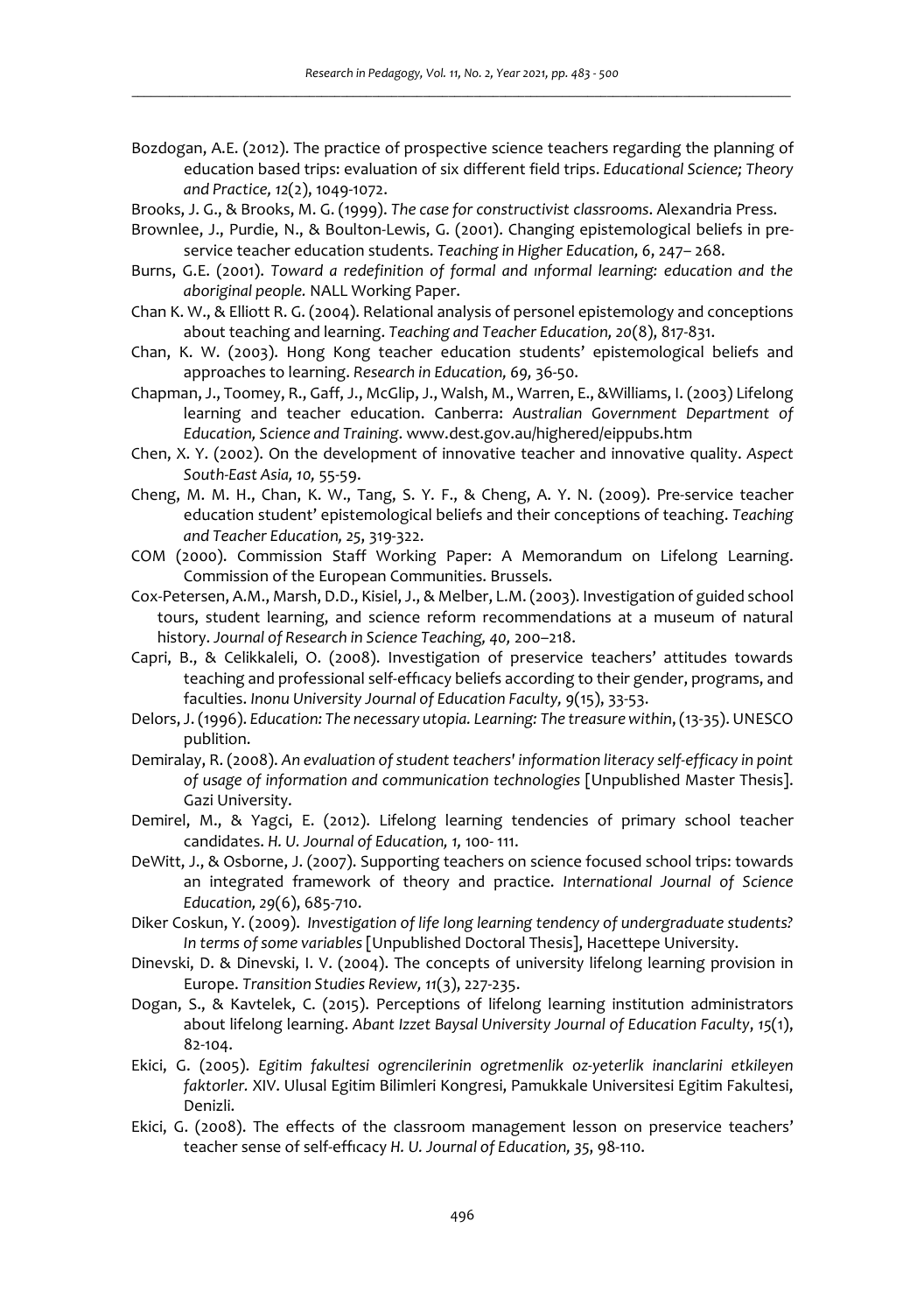- Eksi, H., Ozgenel, M., & Metlilo, E. (2020). The effect of motivation of success of university students on personal-professional competence: Mediation role of lifelong learning tendency. *International Journal of Evaluation and Research in Education*, *9*(3), 583-593.
- Endler, N. S., Speer, R. L., Johnson, R. M., & Flett, G. L. (2001). General self-efficacy and control in relation to anxiety and cognitive performance. *Social Spring,* 20 (1), 36-52.
- Engin, M., Kor, H., & Erbay, H. (2017). Turkish adaptation study of lifelong learning scale. *Kastamonu Education Journal*, *25*(4), 1561-1572.
- Erdogan, D.G. (2014). *Factors effecting lifelong learning inclinations of prospecti̇ve teachers* [Unpublished Doctoral Thesis]. Abant İzzet Baysal University.
- Ersoy, A., (2009). *Lifelong learning and public libraries in turkey.* [Unpublished Master Thesis], Hacettepe University.
- Evin Gencel, I. (2013). Prospective teachers' perceptions towards lifelong learning competencies. *Education and Science, 38*(170), 237-252.
- Faure, E., Herrera, F., Kaddoura, A. R., Lopes, H., Petrovsky, A. V., Rahnema, M. & Champıon Ward, F. (1972). *Learning to be. The world of education today and tomorrow,* (Paris, UNESCO). http://unesdoc.unesco.org/images/0000/00001 8/001801E.pdf)
- Fenwick, T. (2003) Reclaiming and re-embodying experiential learning through complexity science. *Studies in the Education of Adults*, *35,* 123-141.
- Garipagaoglu, B. C. (2013). The effect of self-efficacy on the lifelong learning tendencies of computer education and instructional technologies students: a case study. *Journal of Human Sciences*, *10*(1), 224-236.
- Griffin, J. (2004). Research on students and museums: looking more closly at the students in school groups. *Science Education, 88*(1), 59- 70.
- Griffin, J., & Symington, D. (1997). Moving from task-oriented to learning-oriented strategies on school excursions to museums. *Science Education, 81*(6), 763–779.
- Gulec, I., Celik, S., & Demirhan, B. (2012). What ıs lifelong learning? an evaluation on definition and scope. *Sakarya University Journal of Education, 2*(3), 34-48.
- Henson R. K.(2001). Teacher self-efficacy: substantive implications and measurement dilemmas. *Teacher Efficacy Research*. https://files.eric.ed.gov/fulltext/ED452208.pdf
- Holmes, A. (2002). *Lifelong learning.* Capstone Publishing.
- Hu, L. T., & Bentler, P. M. (1999). Cutoff criteria for fit indexes in covariance structure analysis: conventional criteria versus new alternatives. *Structural Equation Modeling: A Multidisciplinary Journal, 6*(1), 1-55. doi:10.1080/10705519909540118
- Inel Ekici, D. (2014). Pre-service science teachers' views on creativity in science teaching and selfefficacy perceptions about implementing the creative thinking activities. *Dicle University Journal of Ziya Gokalp Education Faculty, 23,* 142-172.
- Kan, A.U., & Murat, A. (2020). Examining the self-efficacy of teacher candidates' lifelong learning key competences and educational technology standards. *Education Informal Technolgy, 25*, 707–724. https://doi.org/10.1007/s10639-019-10072-8
- Kangalgil, M. & Ozgul, F. (2018). Investigation of physical education and sports training students in lifelong learning trends. *Journal of Global Sport and Education Research*, *1*(1), 64-72.
- Karademir, E. (2018). *Guncel yaklasım ve yontemlerle etkinlikli fen ogretimi.* O. Karamustafaoglu, O. Tezel, U. Sari (Eds.), Okul disi ogrenme ortamlari into (s. 85-104). Ankara: Pegem Akademi Press.
- Karhan, I. (2007). *The investigation of epistemological beliefs of primary school teachers according to some demographic variables and their information technology use* [Unpublished Doctoral Thesis]. Yildiz Teknik University.
- Karwowski, M., Gralewski, J., Lebuda, I., & Wisniewska. E. (2007). Creative teaching of creativity teachers: Polish perspective. *Thinking Skills and Creativity, 2*(1), 57-61.
- Kaya, H.E. (2010). *European Union lifelong learning and adult education policies*. [Unpublished Doctoral Thesis] Ankara University.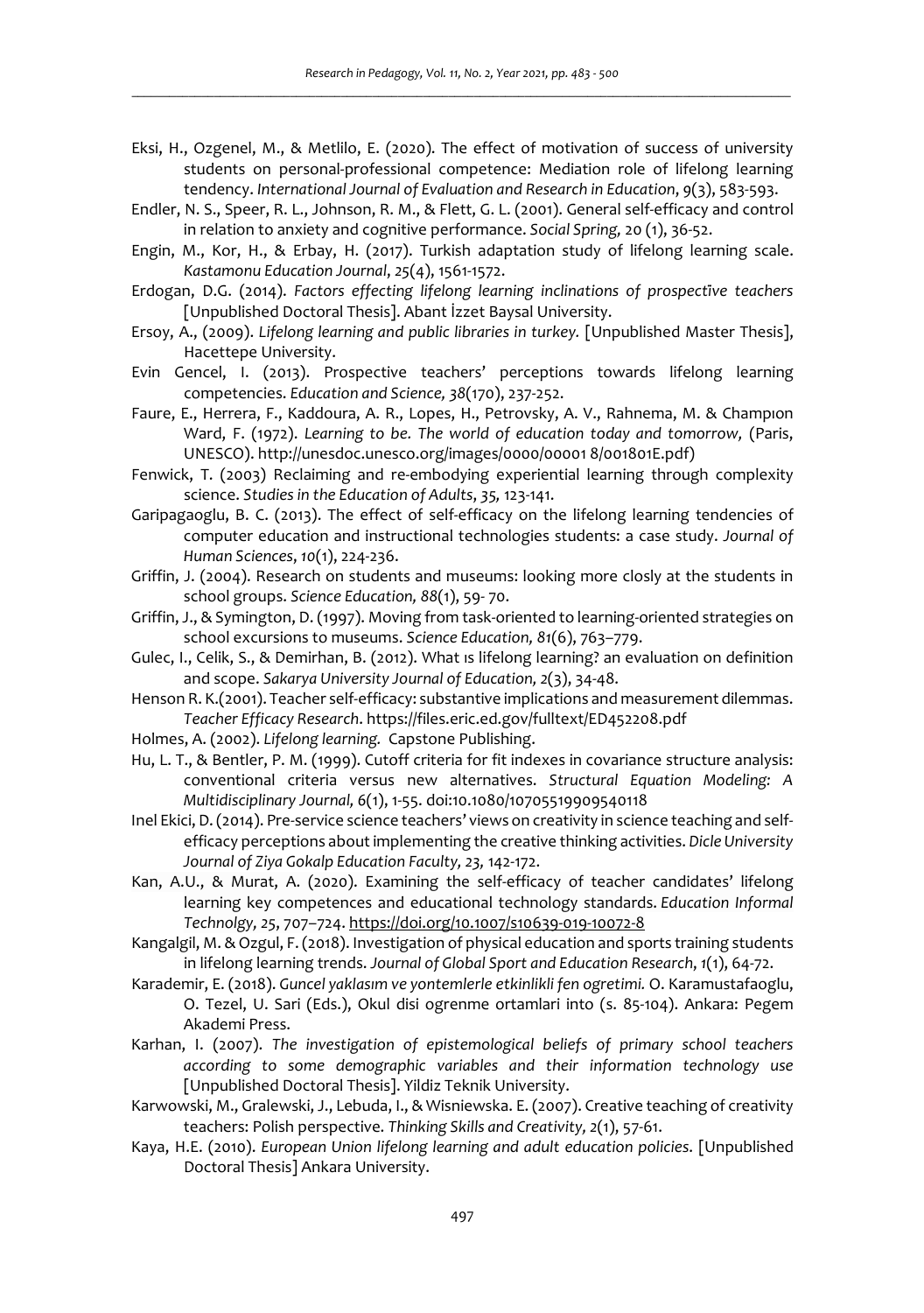- Khader, F. R. (2012). Teachers' pedagogical beliefs and actual classroom practices in social studies. *American International Journal of Contemporary Research*, *2*(1), 73-92.
- Kisiel, J. F. (2005). Understanding elementary teacher motivations for science fieldtrips. *Science Education, 89*(6), 936–955.
- Kozikoglu, I. & Onur, Z. (2019). Predictors of lifelong learning: information literacy and academic self-efficacy. *Cypriot Journal of Educational Science*, *14*(4), 492–506. https://doi.org/10.18844/cjes.v11i4.3460
- Kozulin, A. (2003). *Psychological tools and mediated learning.* Cambridge University Press.
- Kurt, E., Cevher, T., & Arslan, N. (2019). Pre-service turkish teachers' tendencies towards lifelong learning. *Trakya Journal of Education*, *9*(1), 152-160. https://doi.org/10.24315/Tred.473391
- Kivrak, E. (2007). *Avrupa birligi ve turkiye'de yasamboyu ogrenme politikaları ve istihdam iliskisinin degerlendirilmesi* [Unpublished Master's Thesis]. Ankara University.
- Little, T. D., Cunningham, W. A., Shahar, G., & Widaman, K. F. (2002). To parcel or not to parcel: Exploring the question, weighing the merits. *Structural equation modeling*, *9*(2), 151-173.
- Lucas K.B. (2000). One teacher's agenda for a class visit to an interactive science center. *Science Education, 84*(4), 524–544.
- Mitkovska, S., & Hristovska, D. (2011). Contemporary teacher and core competences for lifelong learning. *Procedia-Social and Behavioral Sciences*, *28,* 573-578.
- Mulhim, M.A. (2018). *Examination of individual innovation levels and lifelong learning trends of students with physical education and sports high school students: Bartın University example* [Unpublished Master's Thesis]. Bartın University.
- OECD (Organisation for Economic Co-operation and Development), (2009). Creating effective teaching and learning environments: first results from TALIS. Teaching and learning international survey. Paris. https://www.oecd.org/education/school/43023606.pdf
- Oral, B., & Yazar, T. (2013). *International perspectives on new aspectes of learning in teacher education.* IPALTE 2013. Dicle University. Diyarbakır.
- Orion, N., & Hofstein, A. (1994). Factors that influence learning during a scientific field trip in a natural environment. *Journal of Research in Science Teaching, 31*(10), 1097–1119.
- Oner, G. (2015). Examination of the opinions of social studies teachers about outdoor history teaching. *Turkish History Education Journal, 4*(1), 89-121.
- Oner, G., & Ozturk, M. (2019). Science Centres as Outdoor Teaching Environments: Experience of Prospective Social Studies Teachers. *Eskişehir Osmangazi University Journal of Social Sciences, 20* (Special Issue). https://doi.org/10.17494/ogusbd.
- Ozciftci, M. (2014). The relationship between primary school teachers' lifelong learning trends and self-efficiencies about the educational technology standards [Unpublished Master Thesis]. Amasya University.
- Ozden Y. (2014). *Ogrenme ve ogretme.* Pegem Akademi Press.
- Ozpulat, F. (2016). The relationship between self-efficacy level and gender perception of university students: Beysehir example. *International Journal of Human Sciences, 13*(1), 1222-1232.
- Plourde, L.A. (2001). *The genesis of science teaching in the elementary school: the influence of student teaching*. http://www.ed.psu.edu/CI/Journals/2001aets/su1\_08\_plourde.rtf.
- Preacher, K. J., & Hayes, A. F. (2008). Assessing mediation in communication research. *The Sage sourcebook of advanced data analysis methods for communication research*, 13-54.
- Rapp, W. (2005). Inquiry-based environments for the inclusion of students with exceptional learning needs. *Remedial and Special Education, 26*(5), 297–310.
- Richardson V. (1996). The role of attitudes and beliefs in learning to teach. *Handbook of Research on Teacher Education*, *2*, 102-119.
- Roulstone, K. (2010). There is no end to learning': lifelong education and joyful learner. *International Journal of Music Education*, *28*(4), 341-352.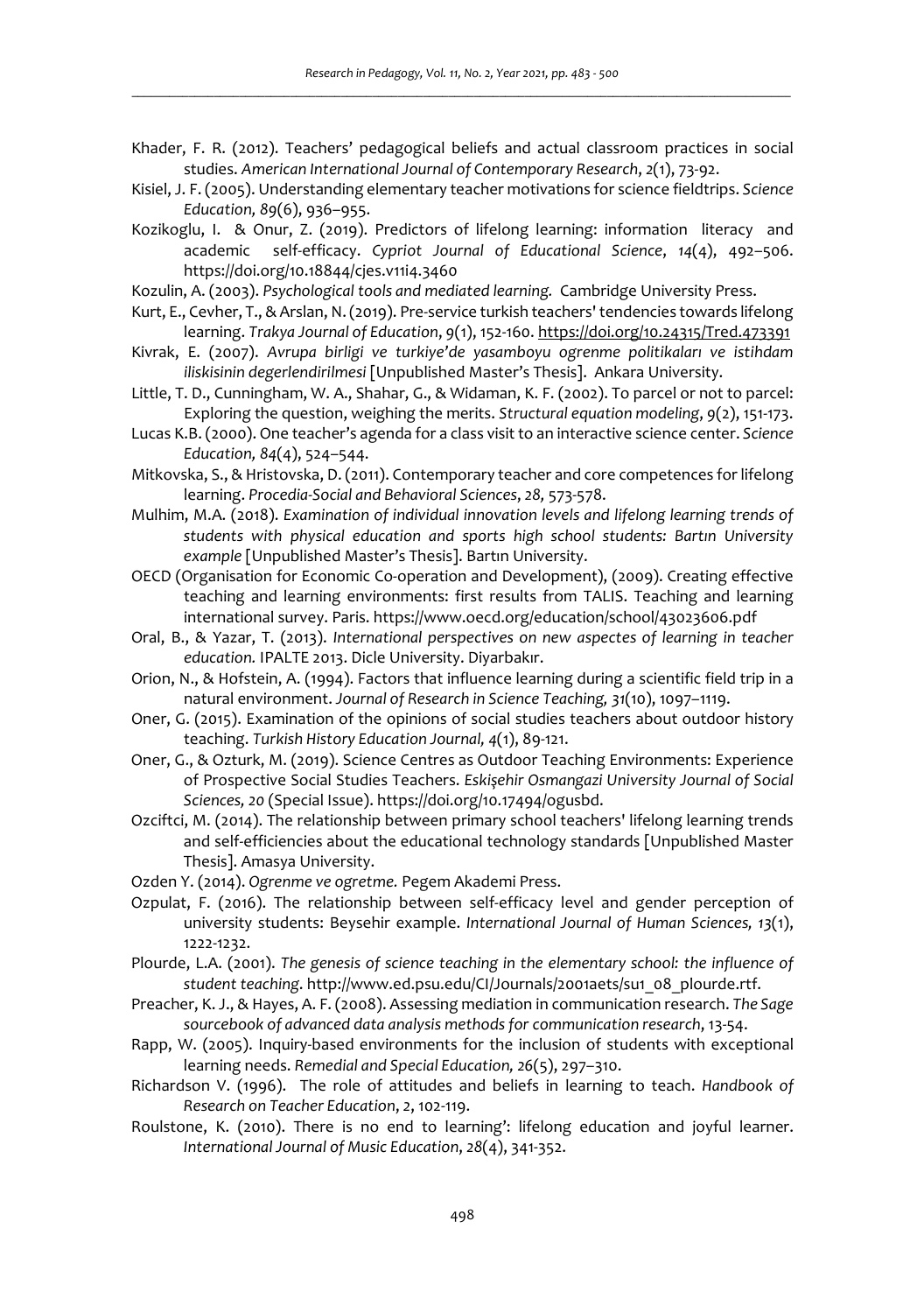- Sacici, S. (2013). *The interrelation between pre-service science teachers' conceptions of teaching and learning, learning approaches and self-efficacy beliefs* [Unpublished Master's Thesis]. Middle East Technıcal University.
- Saisana, M. & Cartwright, F. (2007). *Measuring lifelong learning and its impact on happiness: the canadian paradigm.* International Conference on Policies for Happiness, Siena.
- Seifi L., Habibi M., & Ayati M. The effect of information literacy instruction on lifelong learning readiness. *IFLA Journal*. *46*(3), 259-270. https://doi.org/10.1177/0340035220931879
- Skinner, B. F. (1953). *Science and human behavior*. Free Press.
- Sontay, G., & Karamustafaoglu, O. (2017). Investigation of science teachers' self-efficacy beliefs related to trip arrangement. *H. U. Journal of Education, 32*(4), 863-879. https://doi.org/10.16986/HUJE.2017027586
- Soran, H., Akkoyunlu, B., & Kavak, Y (2006). Life-long learning skills and training faculty members: A project at hacettepe university. *H. U. Journal of Education*, *30*, 201- 210.
- Stipek, D., J., Givvin, K., B., Salmon, J. M., & Macgyvers, V.,L., (2001). Teachers' beliefs and practices related to mathematics instruction, *Teaching and Teacher Education, 17,* 213- 226.
- Tabachnick, B. G., & Fidell, L. S. (2007). *Using multivariate statistics*. Pearson.
- Teo T., Chai S.C., Hung D., & Lee C.B. (2008). Beliefs about teaching and uses of technology among preservice teachers. *Asia-Pacific Journal of Teacher Education 36*(2), 163-174.
- Thomas, G. (2010). Facilitator, teacher, or leader? managing conflicting roles in outdoor education. *Journal of Experiential Education, 32*(3), 239–254.
- Tortop, O. (2010). *European union key competencies for lifelong learning: turkey case.* [Unpublished Master's Thesis]. Gazi University.
- Tschannen, M., & Woolfolk, H. (2001). Teacher efficacy: capturing an elusive construct. *Teaching and Teacher Education, 17,* 783–805.
- Tunca, N., Sahin, S. A., & Aydin,O. (2015). Life-long learning tendencies of pre-service teachers. *Mersin University Journal of the Faculty of Education, 11*(2), 432-446.
- Uysal, I., & Kosemen, S. (2013). Analysis of the pre-service teachers' general self-esteem beliefs. *Journal of Research in Education and Teaching, 2*(2), 217-226.
- Wielkiewicz, R. M., & Meuwissen, A. S. (2014). A lifelong learning scale for research and evaluation of teaching and curricular effectiveness. *Teaching of Psychology*, *41*(3), 220- 227.
- Woonsun, K. (2013). *Korean pre-service teachers' service learning and lifelong learning competency.* Procedia-Social and Behavioral Sciences. 5th World Conference on Educational Sciences (WCES 2013) https://doi.org/76 10.1016/j.sbspro.2014.01.792
- Yalmanci, S. G., & Aydin, S. (2014). Investigation of prospective scienve teachers' academic selfefficiacy perceptions. *Kafkas Journal of Educational Research, 1*(1), 60-66.
- Yaman, F., & Yazar, T. (2015). Investigating of life long learning tendency of teachers (the example of diyarbakir). *K. U. Kastamonu Journal of Education, 23*(4), 1553- 1566.
- Yavuz Konokman, G., & Yanpar Yelken, T. (2014). The perceptions of academicians in education faculties on their lifelong learning competencies. *H. U. Journal of Education, 29*(2), 267- 281.
- Yener, D., & Yilmaz M. (2017). Teacher candidates' conceptions about teaching and learning and their science teaching self effıcacy beliefs. *Abant Izzet Baysal University Journal of Education Faculty, 17*(2), 1016-1038.
- Yildirim, Z. (2015). *Classroom teachers' views and efficacy perceptions on lifelong learning* [Unpublished Master's Thesis]. Canakkale Onsekiz Mart University.
- Yurdakul B. (2015). Yapilandirmacilik*.* Into Demirel O, (Ed.). *Egitimde Yeni Yonelimler.* Pegem Akademi Press.